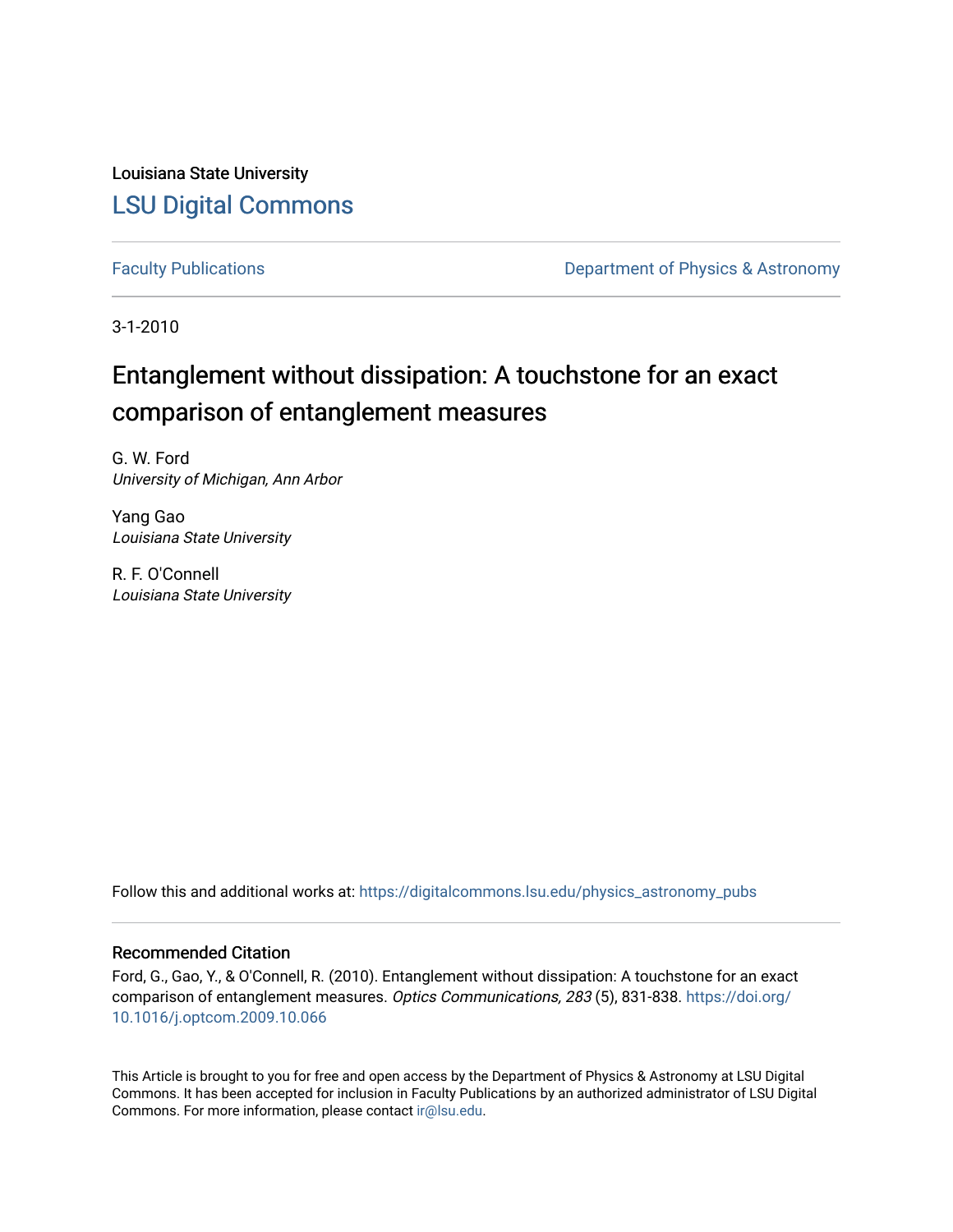# Entanglement without Dissipation: A Touchstone for an exact Comparison of Entanglement Measures †

G. W. Ford

Department of Physics, University of Michigan, Ann Arbor, MI 48109-1120 USA

Yang Gao and R. F. O'Connell

Department of Physics and Astronomy, Louisiana State University, Baton Rouge, LA 70803-4001 USA

(Dated: December 11, 2017)

# Abstract

Entanglement, which is an essential characteristic of quantum mechanics, is the key element in potential practical quantum information and quantum communication systems. However, there are many open and fundamental questions (relating to entanglement measures, sudden death, etc.) that require a deeper understanding. Thus, we are motivated to investigate a simple but non-trivial correlated two-body continuous variable system in the absence of a heat bath, which facilitates an exact measure of the entanglement at all times. In particular, we find that the results obtained from all well-known existing entanglement measures agree with each other but that, in practice, some are more straightforward to use than others.

† Dedicated to the memory of Krzysztof Wodkiewicz.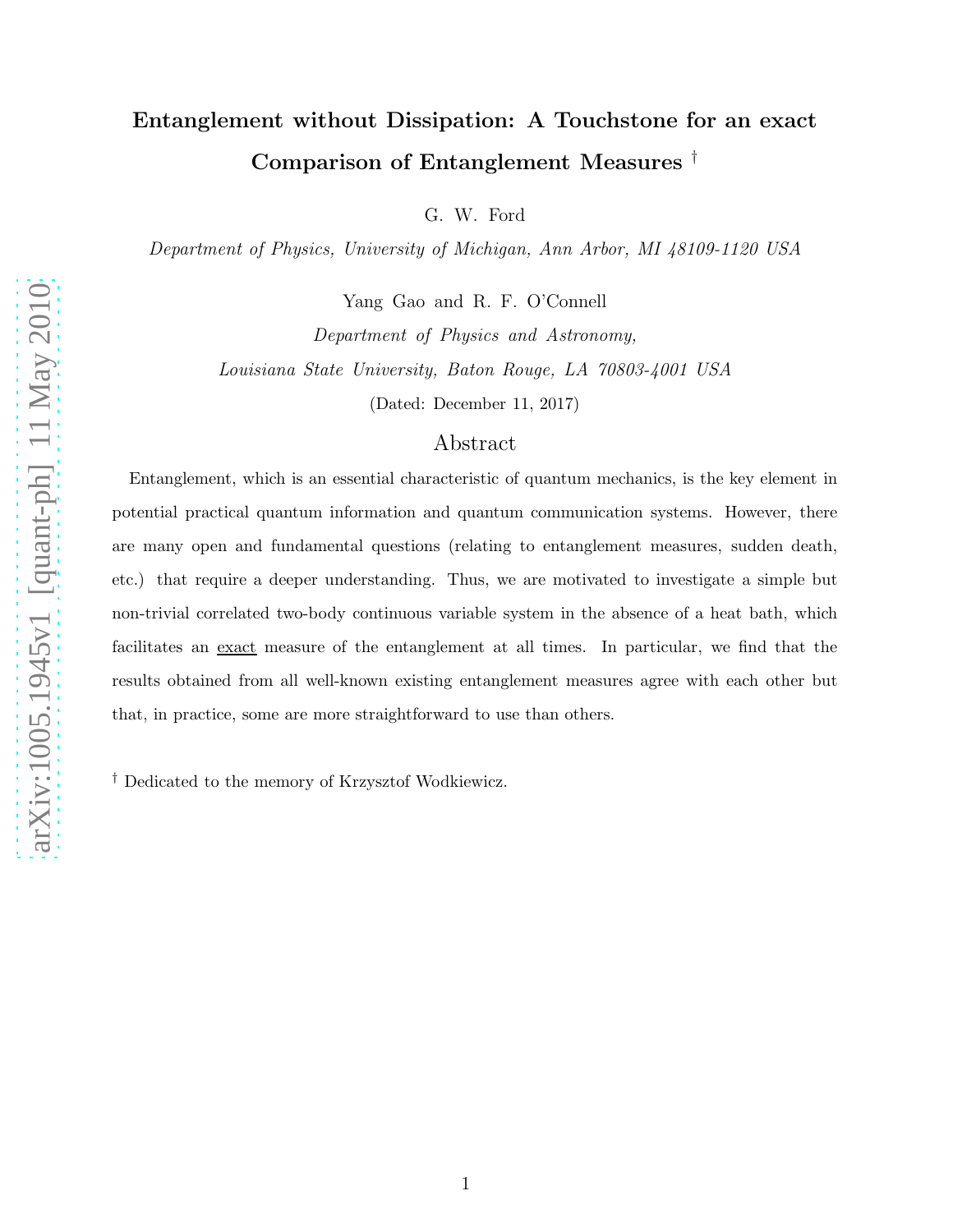#### I. INTRODUCTION

Entanglement, which is an essential characteristic of quantum mechanics, plays a key role in all applications related to information science [1–4]. Entanglement describes correlations between two or more particles or subsystems (qubits, oscillators, etc.). Despite the fact that much insight has already been obtained, much remains to be done as underlined by the title of a recent book on the subject [5]. For example, whereas there is a plethora of entanglement measures, there is also a consensus that a more unifying fundamental measure needs to be developed. Also, the discovery of "entanglement sudden death" (ESD) [6–8], in contrast to the well-known exponential decay of decoherence, requires a deeper understanding. Since investigations of ESD have also incorporated heat bath effects, master equations have been the tool of choice, despite their inherent limitations [9, 10]. Thus, we are motivated to analyze a simple but non-trivial correlated system which displays entanglement in the absence of a heat bath. For this system, an exact measure of entanglement exists which provides us with a touchstone for judging some of the various entanglement measures discussed in the literature. Since some of these measures involve entropy considerations, this should also throw some light on whether there is a close relationship between the entanglement of a system and its entropy.

Thus, in Sec. II, we will consider a system of two free particles in an initially entangled state amd we calculate its time dependence. In Sections III, IV and V, we examine the same state using various entanglement criteria and demonstrate explicitely the various steps needed to demonstrate entanglement at all times. In Sec. VI, we present our conclusions that the various entanglement criteria lead to the same results but that the logarithmic negativity entanglement criterion is the simplest to use.

#### II. ENTANGLED WAVE FUNCTION

We consider two free particles, each of mass  $m$ , at positions  $x_1$  and  $x_2$ , in an initially entangled Gaussian state. Thus, we are dealing with a system with continuous degrees of freedom (as distinct from a system of discrete variables such as qubits), applicable to particle position or momenta or to the field modes of light (of interest in connection with linear optical quantum computing).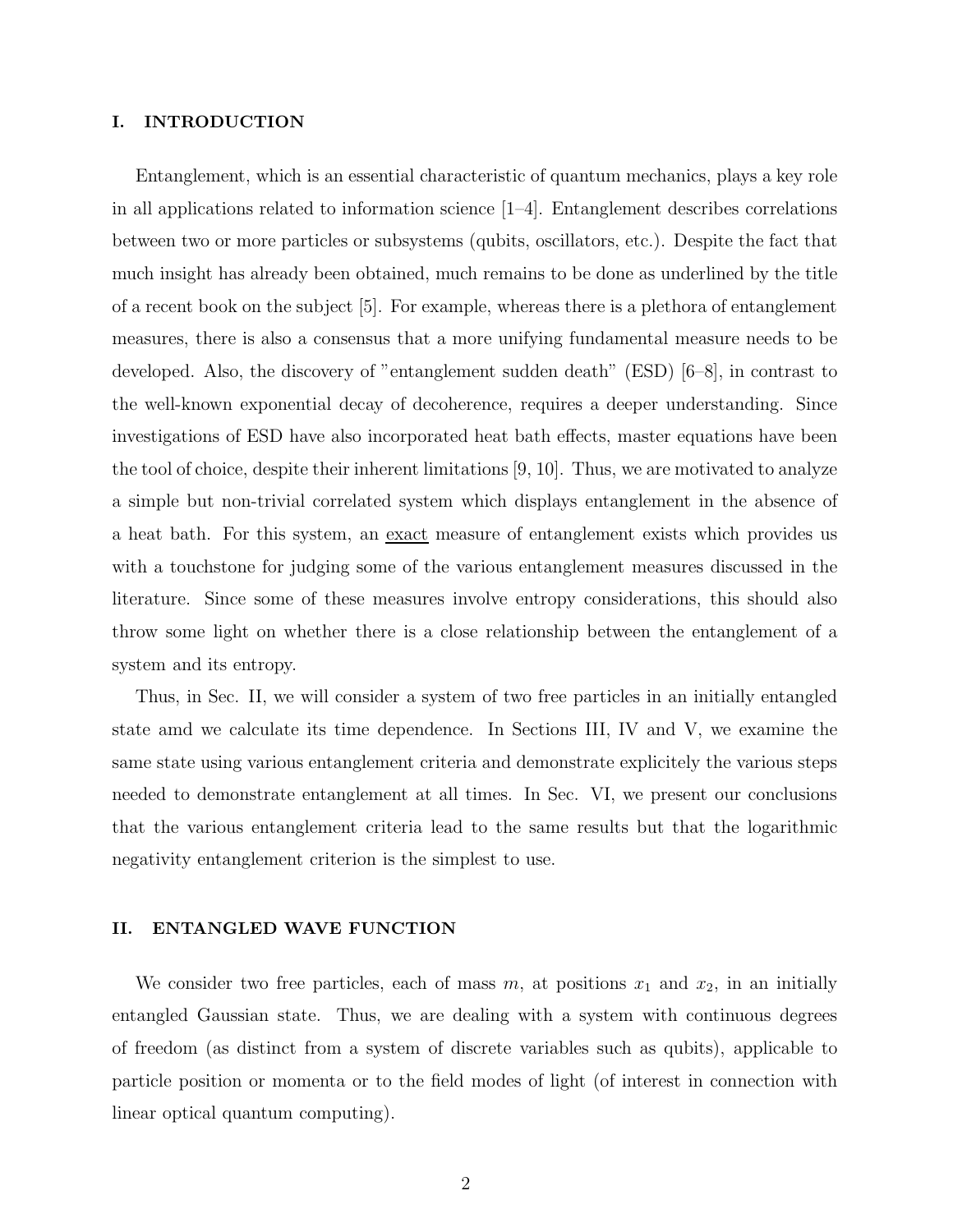The most general initial Gaussian wave function is

$$
\psi(x_1, x_2; 0) = \frac{(a_{11}a_{22} - a_{12}^2)^{1/4}}{\sqrt{2\pi}} \exp\left\{-\frac{a_{11}x_1^2 + 2a_{12}x_1x_2 + a_{22}x_2^2}{4}\right\}.
$$
 (2.1)

In order that this state be square-integrable we must of course assume that  $a_{11}$  and  $a_{22}$  are positive and that  $a_{11}a_{22} - a_{12}^2 > 0$ . We specialize to the symmetric case, by choosing

$$
a_{11} = a_{22} = \frac{1}{\sigma^2} + \frac{1}{4d^2}, \quad a_{12} = \left(-\frac{1}{\sigma^2} + \frac{1}{4d^2}\right) < 0,\tag{2.2}
$$

so that  $2d > \sigma$  (the opposite choice would lead to similar conclusions). As we shall see presently,  $d$  corresponds to the width of the center-of -mass system. Thus,  $a_{12}$  provides a measure of entanglement at  $t = 0$ . In fact, since we are dealing with free particles we expect that the entanglement will not change in time. However, as we shall see, the time-dependent coefficient of  $x_1x_2$  will <u>not</u> serve as a measure of entanglement.

The above equations enable us to write (2.1) in the form

$$
\psi(x_1, x_2; 0) = \frac{1}{\sqrt{2\pi\sigma d}} \exp\left\{-\frac{(x_1 - x_2)^2}{4\sigma^2} - \frac{(x_1 + x_2)^2}{16d^2}\right\}.
$$
\n(2.3)

Next, we transform to center of mass and relative coordinates [11]

$$
x = x_1 - x_2; \quad X = (x_1 + x_2)/2 \tag{2.4}
$$

$$
m_x = m/2; \quad M = 2m \tag{2.5}
$$

to give the result

$$
\psi(x_1, x_2; 0) = \phi(x)\Psi(X) = \frac{1}{\sqrt{2\pi\sigma d}} \exp\left\{-\frac{x^2}{4\sigma^2} - \frac{X^2}{4d^2}\right\}.
$$
\n(2.6)

It is clear that  $\sigma$  is the width of the relative coordinate system whereas d is the width of the center-of-mass coordinate system.

For future reference, we also note that the corresponding relative and center of mass momenta are

$$
p = \frac{1}{2}(p_1 - p_2); \quad P = p_1 + p_2,
$$
\n(2.7)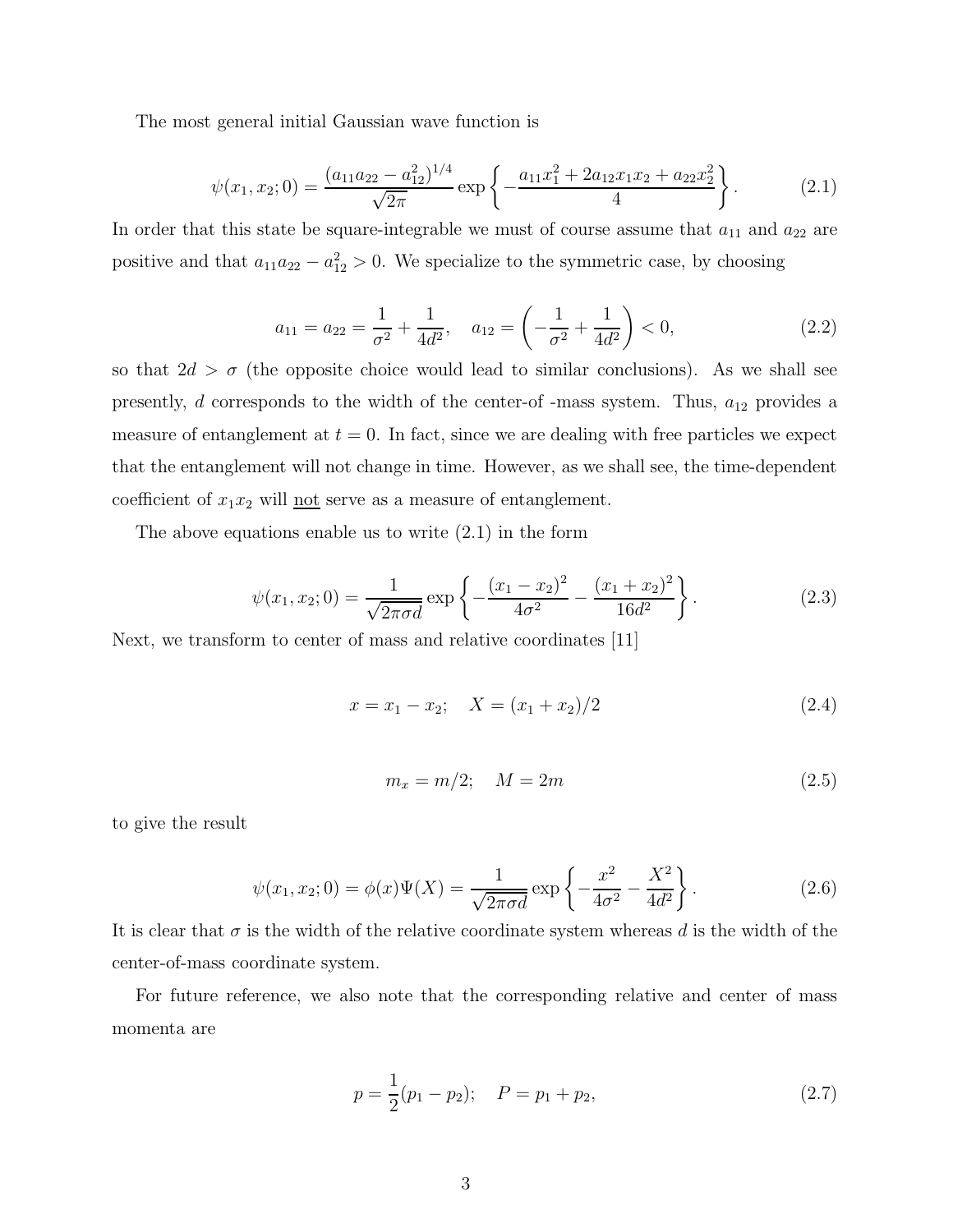respectively. It is clear that both  $(x, p)$  and  $(X, P)$  satisfy the usual commutation relations for conjugate canonical variables.

Since our wave function in the transformed coordinates now behaves as the product of two independent Gaussian wave packets, we can now apply the exact propagation method for a free particle  $[11]$  to obtain the wave function at a time t, with the result

$$
\psi(x_1, x_2; t) = \sqrt{\frac{2\sigma d}{\pi \left(\sigma^2 + \frac{i\hbar t}{m}\right) \left(4d^2 + \frac{i\hbar t}{m}\right)}} \exp\left\{-\frac{(x_1 - x_2)^2}{4(\sigma^2 + \frac{i\hbar t}{m})} - \frac{(x_1 + x_2)^2}{4(4d^2 + \frac{i\hbar t}{m})}\right\}
$$

$$
= \sqrt{\frac{2\sigma d}{\pi (\sigma^2 + \frac{i\hbar t}{m}) \left(4d^2 + \frac{i\hbar t}{m}\right)}} \exp\left\{-\frac{x^2}{4(\sigma^2 + \frac{i\hbar t}{m})} - \frac{X^2}{4(d^2 + \frac{i\hbar t}{4m})}\right\}
$$

$$
= \sqrt{\frac{2\sigma d}{\pi (\sigma^2 + \frac{i\hbar t}{m}) \left(4d^2 + \frac{i\hbar t}{m}\right)}} \exp\left\{-\frac{x^2}{4\sigma^2(t)} \left[1 - \frac{i\hbar t}{m\sigma^2}\right] - \frac{X^2}{4\sigma_d^2(t)} \left[1 - \frac{i\hbar t}{4md^2}\right]\right\}, \tag{2.8}
$$

where

$$
\sigma^{2}(t) = \sigma^{2} \left\{ 1 + \left(\frac{\hbar t}{m\sigma^{2}}\right)^{2} \right\},
$$
\n(2.9)

and

$$
\sigma_d^2(t) = d^2 \left\{ 1 + \left(\frac{\hbar t}{4md^2}\right)^2 \right\}.
$$
\n(2.10)

It follows that [12]

$$
\langle x(t) \rangle = 0; \quad \langle X(t) \rangle = 0; \quad \langle p(t) \rangle = 0; \quad \langle P(t) \rangle = 0 \tag{2.11}
$$

$$
\langle x^2(t) \rangle = \sigma^2(t); \quad \langle X^2(t) \rangle = \sigma_d^2(t) \tag{2.12}
$$

and

$$
\langle p^2(t) \rangle = \frac{\hbar^2}{4\sigma^2}; \quad \langle P^2(t) \rangle = \frac{\hbar^2}{4d^2}.
$$
 (2.13)

We also note that

$$
a_{11}(t) = a_{22}(t) = \frac{1}{\sigma^2(t)} + \frac{1}{4\sigma_d^2(t)}.
$$
\n(2.14)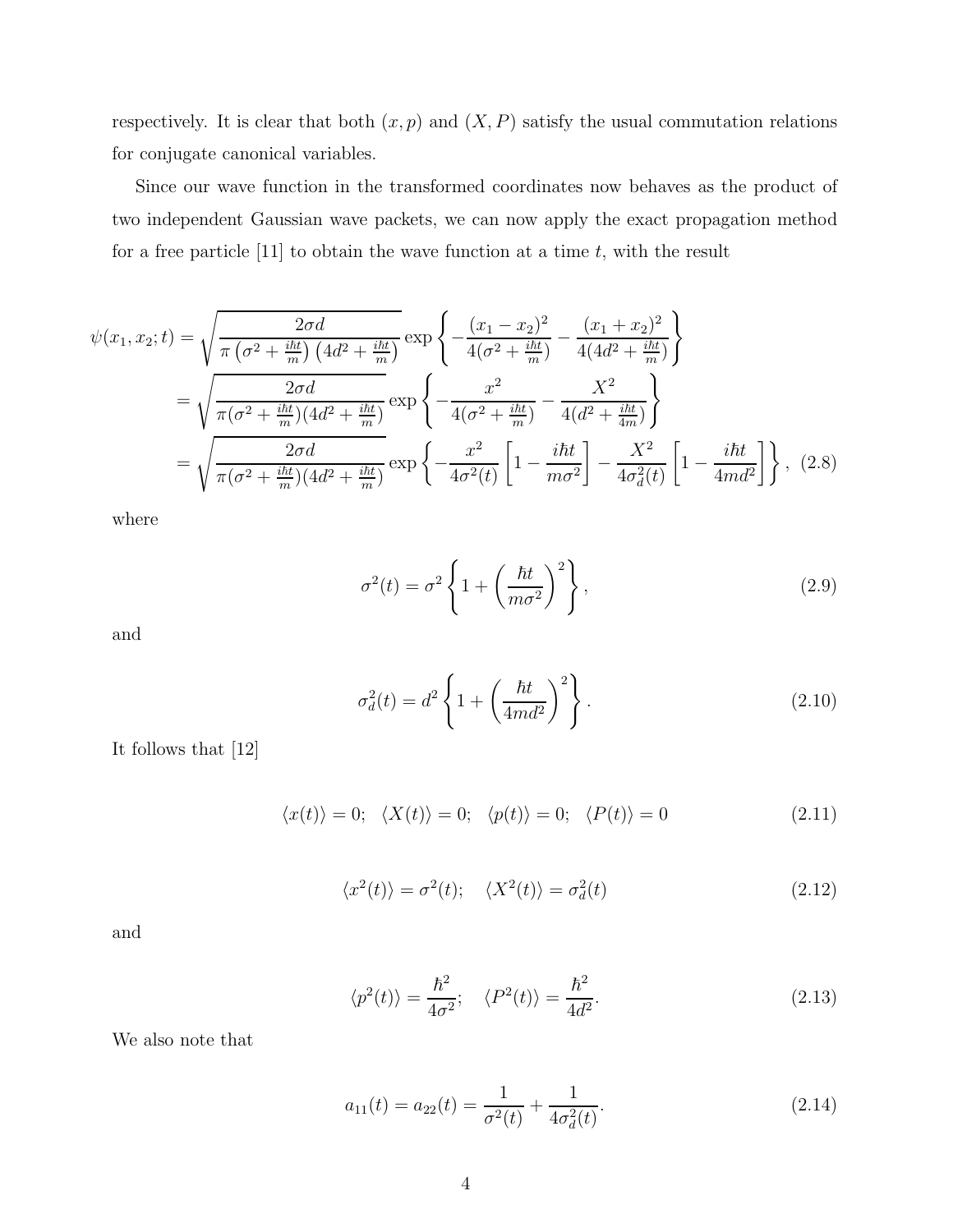In addition, we denote the coefficient of the real part of the  $\left(-\frac{1}{2}\right)$  $(\frac{1}{2}x_1x_2)$  power in the exponential in (2.8) by  $a_{12}(t)$  to obtain

$$
a_{12}(t) = \left\{ -\frac{1}{\sigma^2(t)} + \frac{1}{4\sigma_d^2(t)} \right\}.
$$
 (2.15)

However, it is now clear that  $a_{12}(t)$  can <u>not</u> be used as a measure of entanglement because it predicts that entanglement decreases in time, eventually falling to zero [see the following section, especially (3.16)] whereas we expect that entanglement does not change in time. On the other hand, we have the tools to investigate the results obtained by use of various entanglement measures discussed in the literature.

More generally, we point out that the starting point for all investigations is the well-known separability condition

$$
\rho = \sum_{j} c_j \rho_j^{(1)} \otimes \rho_j^{(2)},\tag{2.16}
$$

where  $\rho$  is the density matrix of the quantum state which is written as a convex combination of tensor product states for the  $j$  states and where the individual terms are normalized so that  $\sum_j c_j = 1$ . If this decomposition is not possible, then we say that the state is entangled. We now turn to some specific entanglement criteria which have been proposed.

#### III. DUAN ET AL. [13] CRITERION

Using the uncertainty principle, Duan et al. [13] derived a sufficient criterion for inseparability for a pair of EPR type operators for continuous variable systems. Further work on this topic appears in [14, 15]. In particular, this approach applies to our problem. Following [13], we write

$$
u = \frac{1}{L} \left( |a| x_1 + \frac{1}{a} x_2 \right), \quad v = \frac{L}{\hbar} \left( |a| p_1 - \frac{1}{a} p_2 \right).
$$
 (3.1)

(except that we have introduced the parameter  $L$  which has the dimension of length), where a is an arbitrary, non-zero real number. Use of the uncertainty relation [13] leads to the result

$$
\frac{1}{L^2} \langle \Delta u^2 \rangle + \frac{L^2}{\hbar^2} \langle \Delta v^2 \rangle \geqslant \left( a^2 + \frac{1}{a^2} \right),\tag{3.2}
$$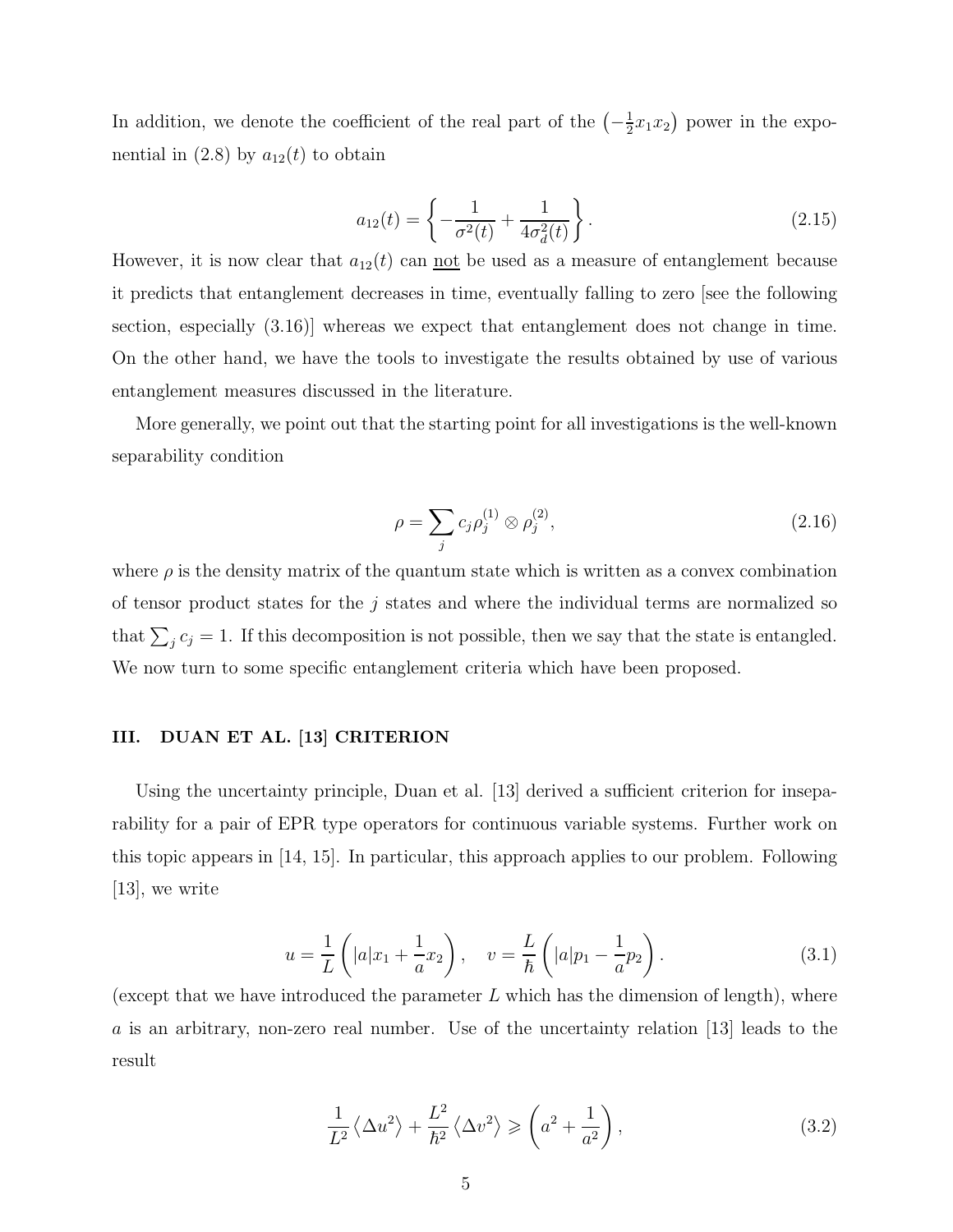for any L. For  $L = 1$ , this is the Duan et al. result. However, by minimizing with respect to  $a$  and  $L$ , we will obtain an improved version given by  $(3.11)$  below.

For a state that is not entangled, form

$$
\langle u^2 \rangle + \langle v^2 \rangle = \frac{a^2}{L^2} \langle x_1^2 \rangle + \frac{L^2 a^2}{\hbar^2} \langle p_1^2 \rangle + \frac{1}{L^2 a^2} \langle x_2^2 \rangle + \frac{L^2}{a^2 \hbar^2} \langle p_2^2 \rangle.
$$
 (3.3)

Here we have used the fact that for a non-entangled state (2.16) the quantities

$$
\langle x_1 x_2 \rangle = \langle x_1 \rangle \langle x_2 \rangle = 0, \tag{3.4}
$$

$$
\langle p_1 p_2 \rangle = \langle p_1 \rangle \langle p_2 \rangle = 0, \tag{3.5}
$$

because we have restricted our discussion to states for which

$$
\langle x_1 \rangle = \langle x_2 \rangle = \langle p_1 \rangle = \langle p_2 \rangle = 0. \tag{3.6}
$$

(Duan et al. do not make this restriction but come to the same conclusion for what they call  $\Delta u$  and  $\Delta v$ .) Next we use the uncertainty principle,

$$
\langle p_1^2 \rangle \ge \frac{\hbar^2}{4\langle x_1^2 \rangle}, \quad \langle p_2^2 \rangle \ge \frac{\hbar^2}{4\langle x_2^2 \rangle}, \tag{3.7}
$$

to get

$$
\langle u^2 \rangle + \langle v^2 \rangle \ge \left(\frac{\langle x_1^2 \rangle}{L^2} + \frac{L^2}{4\langle x_1^2 \rangle}\right) a^2 + \left(\frac{\langle x_2^2 \rangle}{L^2} + \frac{L^2}{4\langle x_2^2 \rangle}\right) \frac{1}{a^2}.\tag{3.8}
$$

Now the quantity  $y + \frac{1}{4y}$  $\frac{1}{4y}$ ,  $0 \le y < \infty$  has a minimum value of 1 at  $y = \frac{1}{2}$  $\frac{1}{2}$ . We conclude

$$
\langle u^2 \rangle + \langle v^2 \rangle \ge a^2 + \frac{1}{a^2},\tag{3.9}
$$

independent of  $L$ . This is the result of Duan et al. Since the inequality is independent of  $L$ , we can minimize the left hand side with respect to  $L$  to get

$$
2\sqrt{\left\langle \left(|a|x_1 + \frac{1}{a}x_2\right)^2 \right\rangle \left\langle \left(|a|p_1 - \frac{1}{a}p_2\right)^2 \right\rangle} \ge \left(a^2 + \frac{1}{a^2}\right)\hbar. \tag{3.10}
$$

This is our improved inequality. It is a sufficient condition that the state is separable (not entangled). If it fails, the state must be entangled. We note that  $a^2 + \frac{1}{a^2}$  $\frac{1}{a^2}$  has a minimum value of 2 at  $a = \pm 1$ . Hence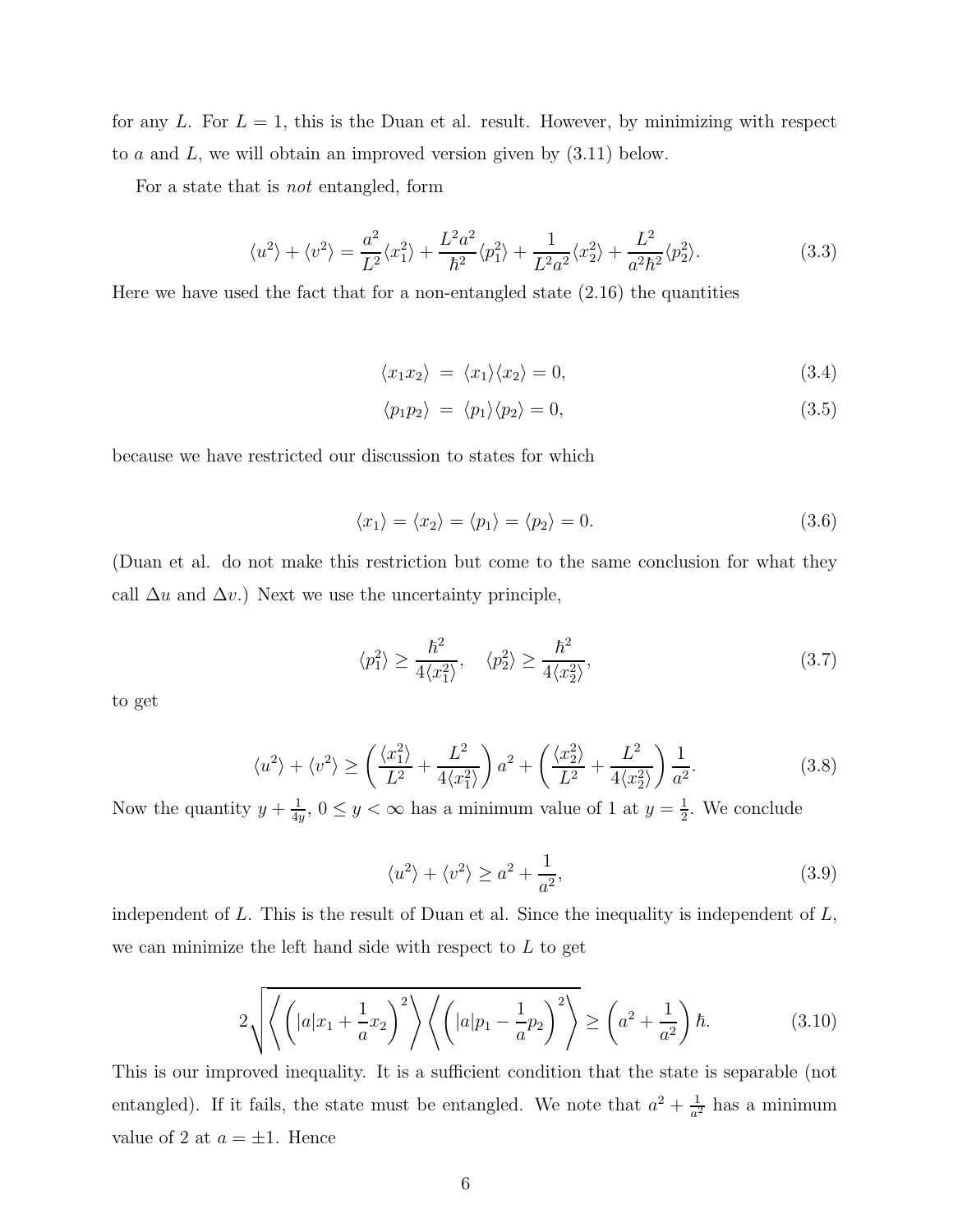$$
\sqrt{\left\langle \left(x_1 + \frac{a}{|a|}x_2\right)^2 \right\rangle \left\langle \left(p_1 - \frac{a}{|a|}p_2\right)^2 \right\rangle} \geq \hbar. \tag{3.11}
$$

This is the necessary condition that a two-particle state be separable. Thus, we have two necessary conditions, corresponding to choosing  $a$  to be positive or negative. Using  $(2.4)$ and (2.7), we may write the two conditions in the succinct forms

$$
\langle X^2 \rangle \langle p^2 \rangle \geq \frac{1}{4} \left( \frac{\hbar^2}{4} \right),\tag{3.12}
$$

and

$$
\langle x^2 \rangle \langle P^2 \rangle \geqslant 4 \left( \frac{\hbar^2}{4} \right). \tag{3.13}
$$

We now with to apply these results to the particular state discussed in Sec. II. Thus, using the results given in  $(2.13)$  and  $(2.15)$ , together with  $(2.9)$  and  $(2.10)$ , these conditions take the explicit forms

$$
d^2 + \left(\frac{\hbar t}{4md}\right)^2 \geqslant \frac{\sigma^2}{4}
$$
\n(3.14)

and

$$
\sigma^2 + \left(\frac{\hbar t}{m\sigma}\right)^2 \geqslant 4d^2. \tag{3.15}
$$

Since we assumed  $2d > \sigma$ , it follows that  $(3.14)$  (which corresponds to the choice of positive a) is automatically fulfilled, implying separability. However, (3.15) (which corresponds to the choice of negative  $a$ ) is only fulfilled if

$$
t \geq \left(\frac{m}{\hbar}\right) \left\{\sigma^2 \left(4d^2 - \sigma^2\right)\right\}^{1/2}
$$

$$
= \left(\frac{2m\sigma d}{\hbar}\right) \left(1 - \frac{\sigma^2}{4d^2}\right)^{1/2} \equiv t_d.
$$
 (3.16)

Thus, for  $t < t_d$ , the separability condition is violated and the state is entangled. However at  $t = t_d$ , we encounter ESD [6-8], despite the fact that we know from our exact analysis in Sec. III that the state is entangled for all times. The solution to this apparent contradiction stems from the fact that the Duan et al. condition is a sufficient criterion for inseparability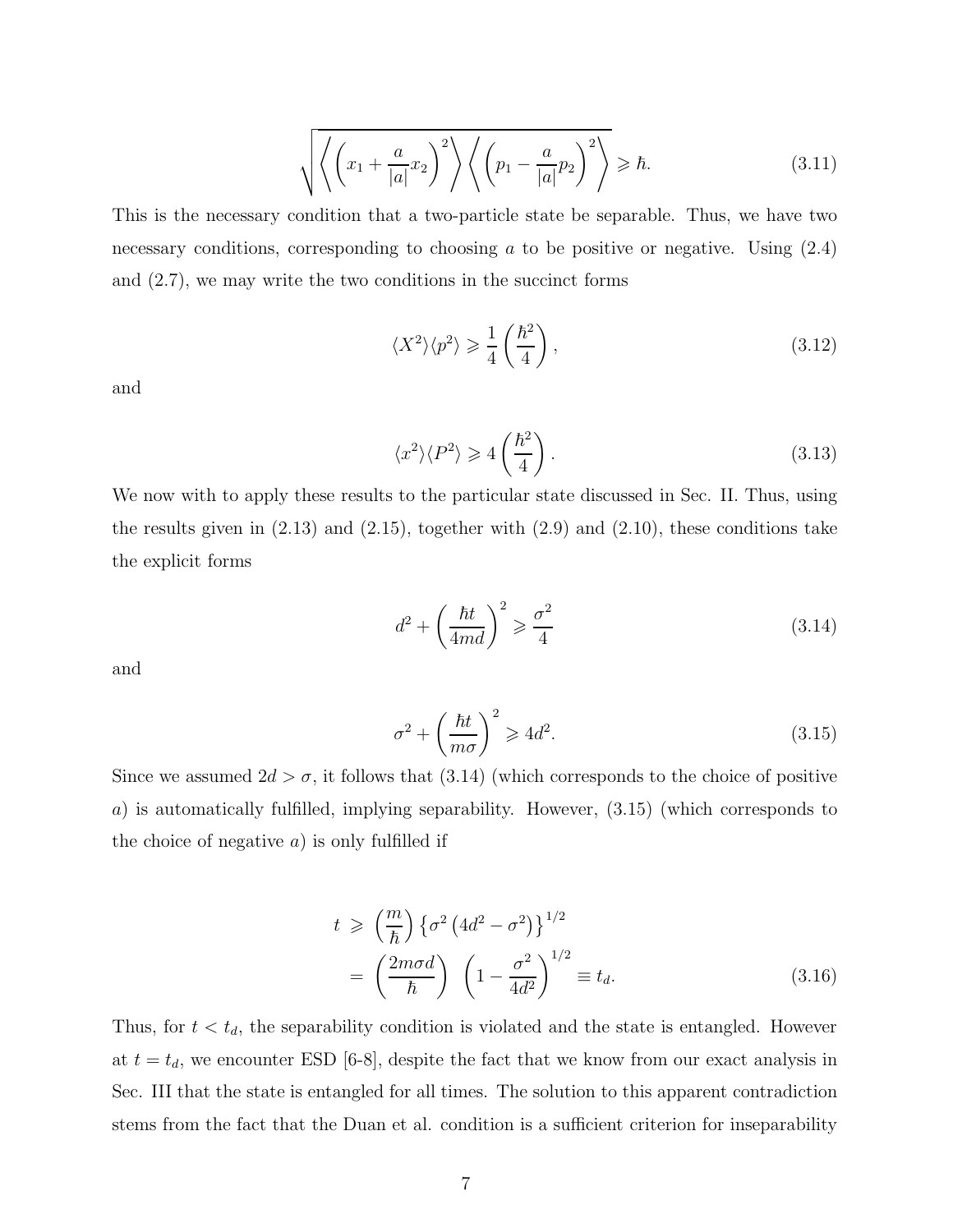(entanglement) but it is not necessary. Recognizing this, these authors were led to develop a necessary and sufficient condition for entanglement by using a variety of local linear unitary transformations (consisting of various rotations and squeezing transformations of  $x_1$  and  $p_1$ that preserve the commutation relations and similarly for  $x_2$  and  $p_2$ ), and referred to as LOCC, to map any Gaussian state into what they refer to as Standard forms I and II, which eventually leads them to a state for which their separability criterion is both necessary and sufficient. It is known that these local operations do not affect the entanglement of the state i.e. we have a family of states all with the same entanglement [4, 16].

Guided by the fact that our results are satisfactory at  $t = 0$ , supplemental by the detailed results which we already obtained for the motion of a free particle [12], especially equation (9) of the latter reference, we make the following local canonical transformations:

$$
\bar{x}_1(t) = \exp(-\frac{i}{\hbar}H_1t)x_1(t)\exp(\frac{i}{\hbar}H_1t); \ \ \bar{x}_2(t) = \exp(-\frac{i}{\hbar}H_2t)x_2(t)\exp(\frac{i}{\hbar}H_2t), \tag{3.17}
$$

where

$$
H_1 = p_1^2 / 2m; \ H_2 = p_2^2 / 2m. \tag{3.18}
$$

It follows that [since  $p_1(t) = p_1(0)$  and  $p_2(t) = p_2(0)$ ]

$$
\bar{x}_1(t) = x_1(t) - \frac{t}{m} p_1(0) = x_1(0), \qquad (3.19)
$$

$$
\bar{x}_2(t) = x_2(t) - \frac{t}{m} p_2(0) = x_2(0). \tag{3.20}
$$

In fact, the second equality in the latter two equations readily follows from the Heisenberg equation of motion. These transformations lead to the results

$$
\bar{x}(t) = x(t) - \frac{t}{m_x} \, p(0) = x(0),\tag{3.21}
$$

$$
\bar{X}(t) = X(t) - \frac{t}{M} P(0) = X(0).
$$
\n(3.22)

It follows that the necessary conditions for separability now becomes

$$
\langle \bar{X}^2 \rangle \langle p^2 \rangle \ge \frac{1}{4} \left( \frac{\hbar^2}{4} \right) \tag{3.23}
$$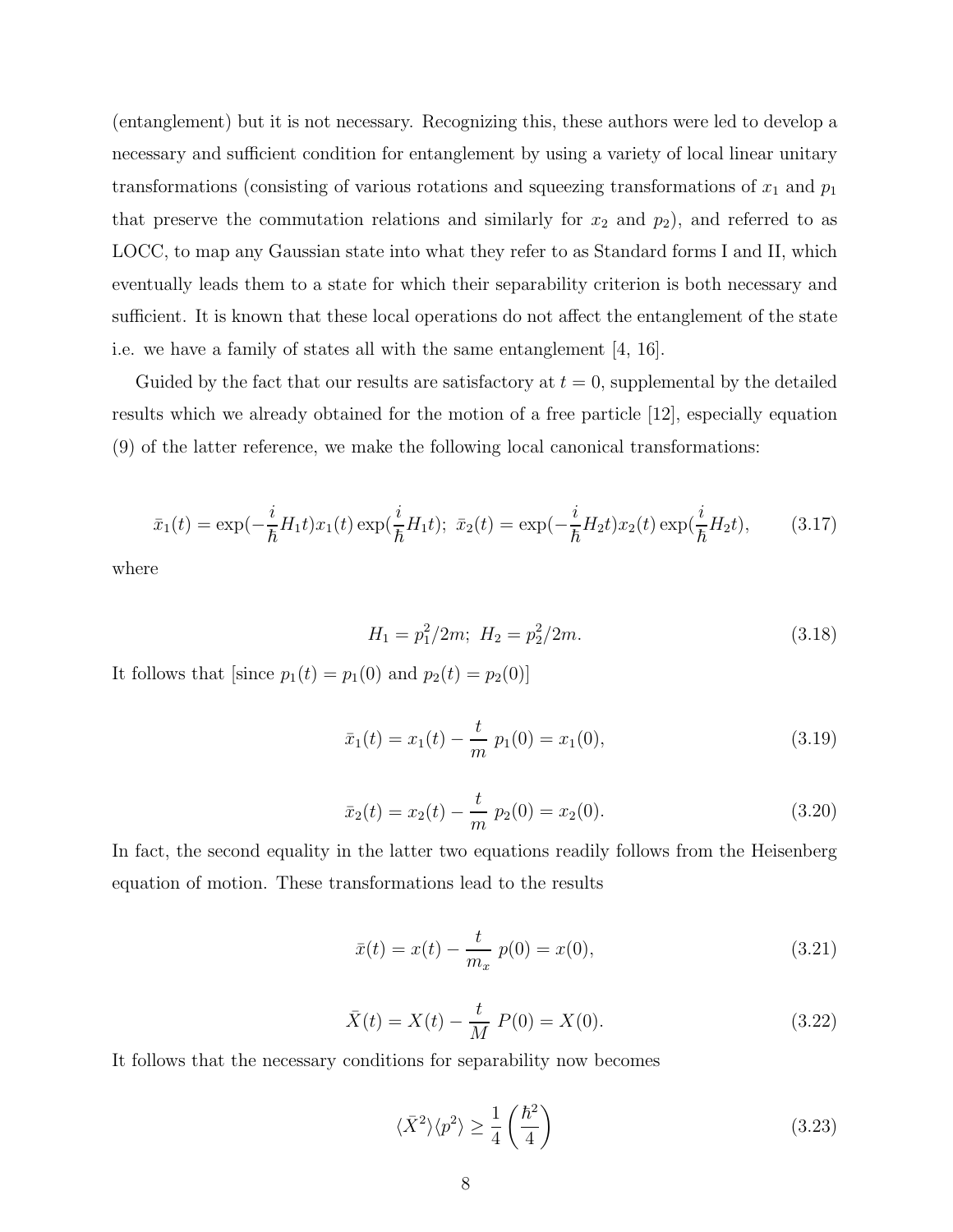and

$$
\langle \bar{x}^2 \rangle \langle P^2 \rangle \ge 4 \left( \frac{\hbar^2}{4} \right) \tag{3.24}
$$

which takes the explicit forms

$$
2d \ge \sigma \tag{3.25}
$$

and

$$
\sigma \ge 2d,\tag{3.26}
$$

which are only compatible for  $\sigma = 2d$ . However, since we assumed that  $2d > \sigma$ , it is clear that the above analysis leads to the conclusion that the system is entangled for all times. We note that the unitary transformations given in (3.17) led to the elimination of terms depending on t in the separability conditions.

A similar analysis may be carried out using the Peres-Horodecki criterion [17, 18], namely that a state is separable if the partial transpose of the density matrix is a positive operator. It can be shown explicitly (See Appendix A) that, for our model, it leads to the same result (3.11), that was obtained from the Duan et al. criterion.

Although the model we are considering here is a pure state, it is instructive to see how it fits into the general framework of mixed states which are best considered using Wigner distributions [13, 21].

It should be emphasized at the outset that not all Wigner functions are permissible distribution functions since the corresponding density matrix elements must be positive definite [22] and the uncertainty relations must be satisfied. We now briefly review the work of Duan et al. [13] and Simon [21], which will result in bringing  $M$  into the "standard form" [13] given in (3.30) below.

Recalling that Gaussian states are completely characterized by their first and second moments (and here we have arranged that the former are zero), it follows that the Wigner characteristic function for a Gaussian state of a pair of particles can be written in the general form

$$
\tilde{W}(Q_1, P_1; Q_2, P_2; t) = \exp\left\{-\frac{\mathbf{Q} \cdot \mathbf{M} \cdot \mathbf{Q}}{2}\right\},\tag{3.27}
$$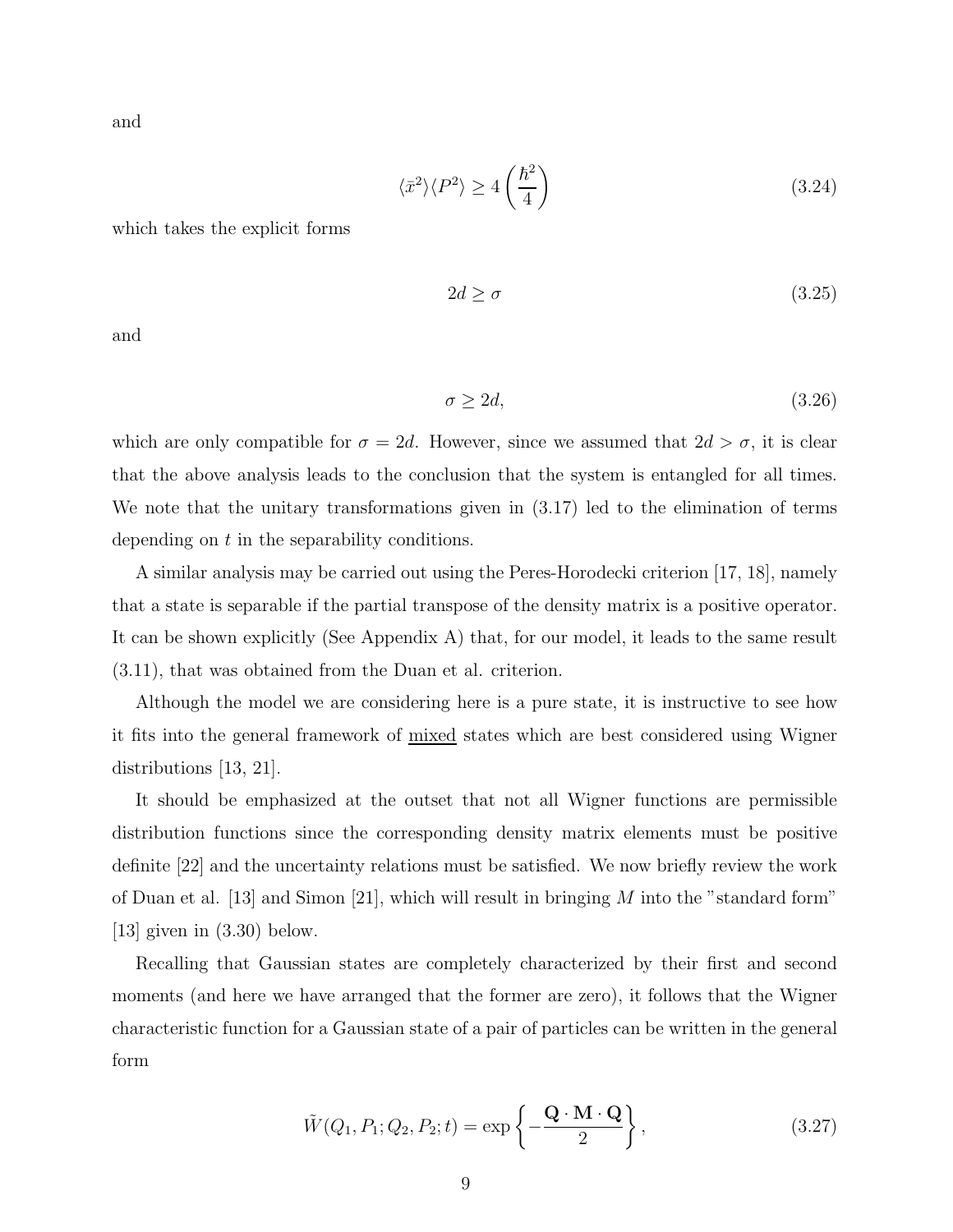where

$$
\mathbf{Q} = \begin{pmatrix} \frac{LP_1}{\hbar} \\ \frac{Q_1}{L} \\ \frac{LP_2}{\hbar} \end{pmatrix}, \qquad \mathbf{M} = \begin{pmatrix} \mathbf{G} & \mathbf{C} \\ \mathbf{C}^T & \mathbf{H} \end{pmatrix}.
$$
 (3.28)

Here **M** is the correlation (variance) matrix and **G** and **C** are  $2 \times 2$  matrices given by

$$
\mathbf{G} = \begin{pmatrix} \frac{\langle x_1^2 \rangle}{L^2} & \frac{\langle x_1 p_1 + p_1 x_1 \rangle}{2\hbar} \\ \frac{\langle x_1 p_1 + p_1 x_1 \rangle}{2\hbar} & \frac{L^2 \langle p_1^2 \rangle}{\hbar^2} \end{pmatrix},
$$

$$
\mathbf{H} = \begin{pmatrix} \frac{\langle x_2^2 \rangle}{L^2} & \frac{\langle x_2 p_2 + p_2 x_2 \rangle}{2\hbar} \\ \frac{\langle x_2 p_2 + p_2 x_2 \rangle}{2\hbar} & \frac{L^2 \langle p_2^2 \rangle}{\hbar^2} \end{pmatrix},
$$

$$
\mathbf{C} = \begin{pmatrix} \frac{\langle x_1 x_2 \rangle}{L^2} & \frac{\langle x_1 p_2 \rangle}{\hbar} \\ \frac{\langle x_2 p_1 \rangle}{\hbar} & \frac{L^2 \langle p_1 p_2 \rangle}{\hbar^2} \end{pmatrix}.
$$
(3.29)

In these expressions  $L$  and  $\hbar$  are constants introduced to make the matrix variance  $(correlation)M$  dimensionless. However, as far as the subsequent analysis is concerned, the L may be ignored with impunity, as we will do henceforth.

Making use of a series of local linear canonical transformations (rotations and squeezings), it was shown [13, 21] that it is possible to bring M to the special form:

$$
\mathbf{M}' = \begin{pmatrix} g & 0 & c & 0 \\ 0 & g & 0 & c' \\ c & 0 & h & 0 \\ 0 & c' & 0 & h \end{pmatrix} .
$$
 (3.30)

Since determinants are invariant under these transformations we have the following simple relations for determining the quantities  $g, h, c$  and  $c'$ , in terms of four invariants,

$$
\det \mathbf{G} = g^2, \qquad \det \mathbf{H} = h^2,
$$
  

$$
\det \mathbf{C} = cc', \quad \det \mathbf{M} = (gh - c^2) (gh - c^2).
$$
 (3.31)

We now turn to the special case of interest here, that is the pure Gaussian state given in (2.1). Using the techniques developed in [23], or, since we are dealing with a free particle,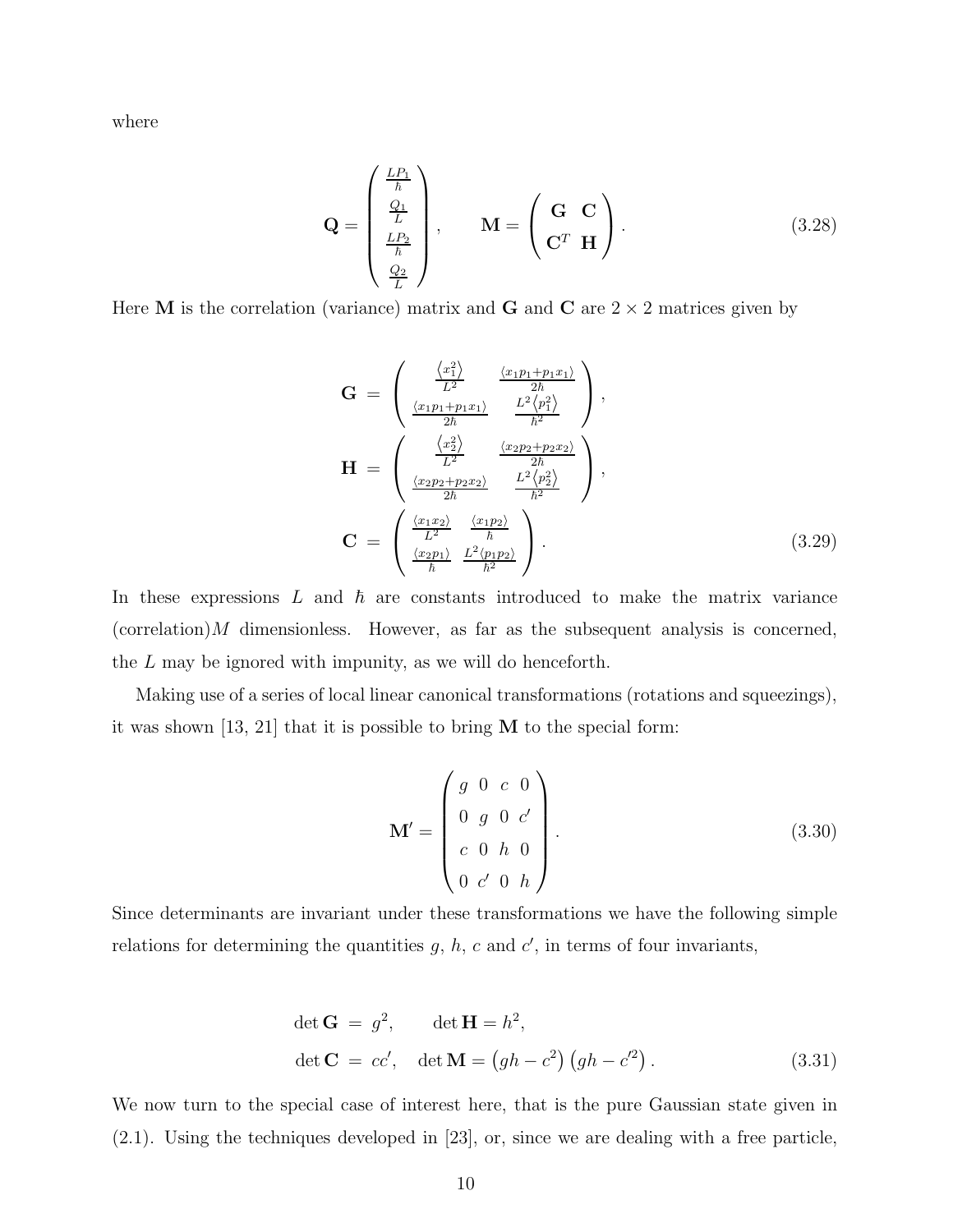from the Wigner function given in (A5), together with the results given in (2.14) and (2.15), it follows that

$$
\langle x_1^2 \rangle = \langle x_2^2 \rangle = \left(\frac{1}{\sigma^2} + \frac{1}{4d^2}\right) \left[\sigma^2 d^2 + \left(\frac{\hbar t}{2m}\right)^2\right],
$$
  
\n
$$
\langle x_1 x_2 \rangle = \left(-\frac{1}{\sigma^2} + \frac{1}{4d^2}\right) \left[-\sigma^2 d^2 + \left(\frac{\hbar t}{2m}\right)^2\right],
$$
  
\n
$$
\langle p_1^2 \rangle = \langle p_2^2 \rangle = \left(\frac{1}{2}\right)^2 \left(\frac{1}{\sigma^2} + \frac{1}{4d^2}\right),
$$
  
\n
$$
\langle p_1 p_2 \rangle = \left(\frac{1}{2}\right)^2 \left(-\frac{1}{\sigma^2} + \frac{1}{4d^2}\right),
$$
  
\n
$$
\langle x_2 p_1 \rangle = \langle x_1 p_2 \rangle = \frac{\hbar^2 t}{4m} \left(-\frac{1}{\sigma^2} + \frac{1}{4d^2}\right),
$$
  
\n
$$
\frac{\langle x_1 p_1 + p_1 x_1 \rangle}{2} = \frac{\langle x_2 p_2 + p_2 x_2 \rangle}{2} = \frac{\hbar^2 t}{4m} \left(\frac{1}{\sigma^2} + \frac{1}{4d^2}\right).
$$
  
\n(3.32)

Hence

$$
\mathbf{G} = \mathbf{H} = \left(\frac{1}{\sigma^2} + \frac{1}{4d^2}\right) \begin{pmatrix} \sigma^2 d^2 + \left(\frac{\hbar t}{2m}\right)^2 & \frac{\hbar^2 t}{4m} \\ \frac{\hbar^2 t}{4m} & \left(\frac{1}{2}\right)^2 \end{pmatrix}
$$
(3.33)

$$
\mathbf{C} = \left( -\frac{1}{\sigma^2} + \frac{1}{4d^2} \right) \begin{pmatrix} -\sigma^2 d^2 + \left( \frac{\hbar t}{2m} \right)^2 & \frac{\hbar^2 t}{4m} \\ \frac{\hbar^2 t}{4m} & \left( \frac{1}{2} \right)^2 \end{pmatrix} . \tag{3.34}
$$

It follows that

$$
\det \mathbf{G} = \det \mathbf{H} = \left(\frac{1}{\sigma^2} + \frac{1}{4d^2}\right)^2 \sigma^2 d^2 \tag{3.35}
$$

$$
\det \mathbf{C} = -\frac{1}{4} \left( -\frac{1}{\sigma^2} + \frac{1}{4d^2} \right)^2 \sigma^2 d^2 \tag{3.36}
$$

$$
\det \mathbf{M} = \det(\mathbf{G} + \mathbf{C}) \det(\mathbf{G} - \mathbf{C}).
$$
\n(3.37)

We note that the latter two equations are independent of  $t$ . Thus, the transformed matrix  $M$  has the form  $(3.30)$  with

$$
g^2 = \frac{1}{4} \left( \frac{1}{\sigma^2} + \frac{1}{4d^2} \right)^2 \sigma^2 d^2 \tag{3.38}
$$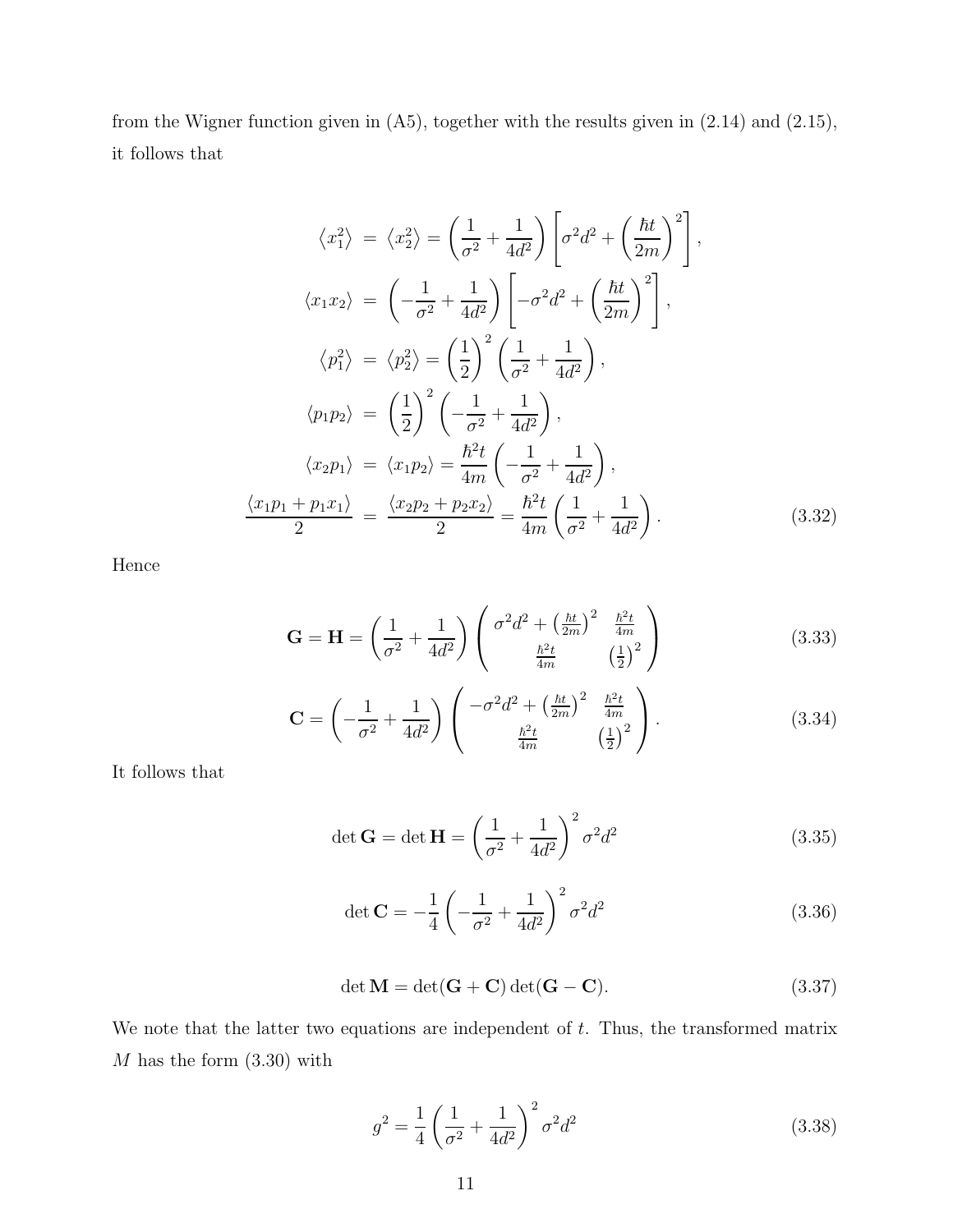$$
cc' = -\frac{1}{4} \left( -\frac{1}{\sigma^2} + \frac{1}{4d^2} \right)^2 \sigma^2 d^2 \tag{3.39}
$$

$$
(g2 - c2) (g2 - c'2) = \frac{1}{16}.
$$
 (3.40)

The solution of these equations is

$$
g = \frac{1}{2}\sigma d\left(+\frac{1}{\sigma^2} + \frac{1}{4d^2}\right) \tag{3.41}
$$

$$
c = -c' = -\frac{1}{2}\sigma d \left( -\frac{1}{\sigma^2} + \frac{1}{4d^2} \right). \tag{3.42}
$$

In terms of these quantities, the inequality (3.11) becomes

$$
\sqrt{(g \mp c)(g \pm c')} \geqslant 1. \tag{3.43}
$$

In terms of the above expressions, this becomes

$$
\sigma d\left(\left(\frac{1}{\sigma^2} + \frac{1}{4d^2}\right) \pm \left(-\frac{1}{\sigma^2} + \frac{1}{4d^2}\right)\right) \ge 1,\tag{3.44}
$$

which implies

$$
\sigma \geqslant 2d, \quad \text{or} \quad 2d \geqslant \sigma. \tag{3.45}
$$

In other words, the condition for separability only holds when

$$
2d = \sigma \tag{3.46}
$$

that is when the center-of-mass coordinate width and the relative coordinate width are equal. As a consequence,

$$
a_{12} = 0,\t\t(3.47)
$$

as expected. As indicated above, these conclusions hold at all times.

It is also of interest to note that, within the present context, the Peres-Horodecki criterion implies that a Gaussian state is separable if and only if the minimum value of its symplectic spectrum of  $M^{T_2}$  is greater than  $1/2$  [19, 21] which leads to a good measure of entanglement for all Gaussian states given by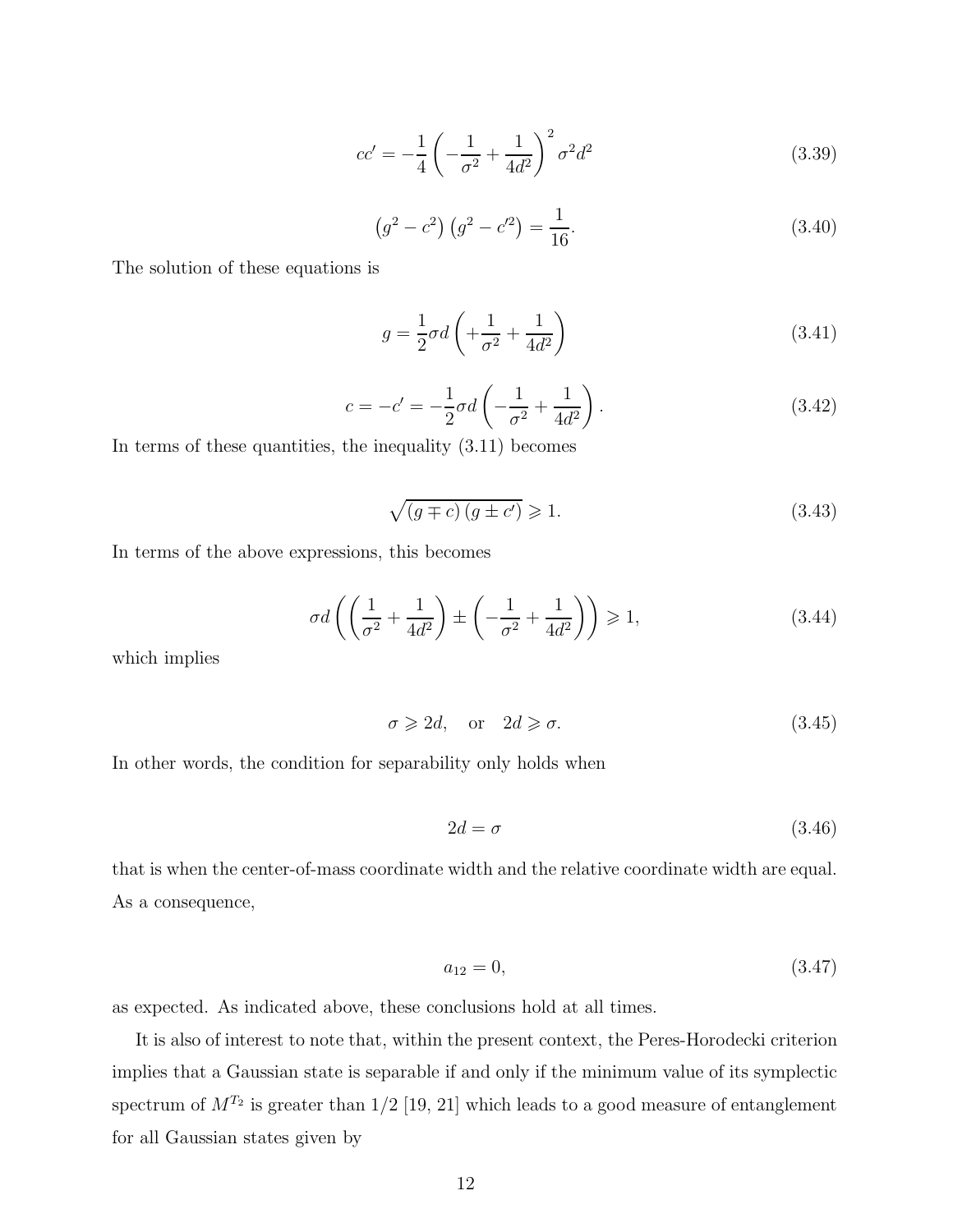$$
E = \max\{0, -\log(2\nu_{min})\}\
$$
\n(3.48)

where  $\nu_{min}$  is the smallest sympletic eigenvalue of  $M^{T_2}$ . The equation determining the sympletic spectrum is [19]

$$
\nu^4 + (\det \mathbf{G} + \det \mathbf{H} - 2 \det \mathbf{C}) \nu^2 + \det \mathbf{M} = 0,
$$
 (3.49)

with solutions  $\pm i\nu_{\alpha}$ ,  $\alpha = 1, 2$  where  $\nu_{\alpha}$  is the symplectric spectrum. Hence, using (3.35) and (3.36), we obtain  $\nu_1 = (d/\sigma)$  and  $\nu_2 = (\sigma/4d)$ . Since we assume  $2d > \sigma$ , we see that  $\nu_{min}=\nu_2<\frac{1}{2}$  $\frac{1}{2}$  and hence

$$
E = \max\left\{0, \log\left(\frac{2d}{\sigma}\right)\right\} = \log\left(\frac{2d}{\sigma}\right),\tag{3.50}
$$

in agreement with the result (4.10) arising from the log negativity criterion, as discussed in the next section.

#### IV. LOGARITHMIC NEGATIVITY CRITERION

The logarithmic negativity is defined as

$$
E_N(\rho) = \log \{ 2N(\rho) + 1 \}, \tag{4.1}
$$

where  $N(\rho)$  is the negativity of the state and is given by the absolute sum of the negative eigenvalues of the partial transpose of  $\rho$  [19, 20].

We want to solve the eigenfunction equation:

$$
\int dx_1 \int dx_2 \langle x'_1, x'_2 | \rho^{T_2} | x_1, x_2 \rangle \phi(x_1, x_2) = \lambda \phi(x'_1, x'_2), \tag{4.2}
$$

especially in order to obtain the negative eigenvalues. After some algebra (See Appendix B), we find that the eigenvalues are given by

$$
\lambda_{mn} = \begin{cases} \pm \beta^{m+n} & \lambda_0 \text{ for } m \neq n \\ \beta^{2n} & \lambda_0 \text{ for } m = n, \end{cases}
$$
 (4.3)

where  $m, n = 0, 1, 2, -$  - and  $\lambda_0$  is a positive eigenvalue given by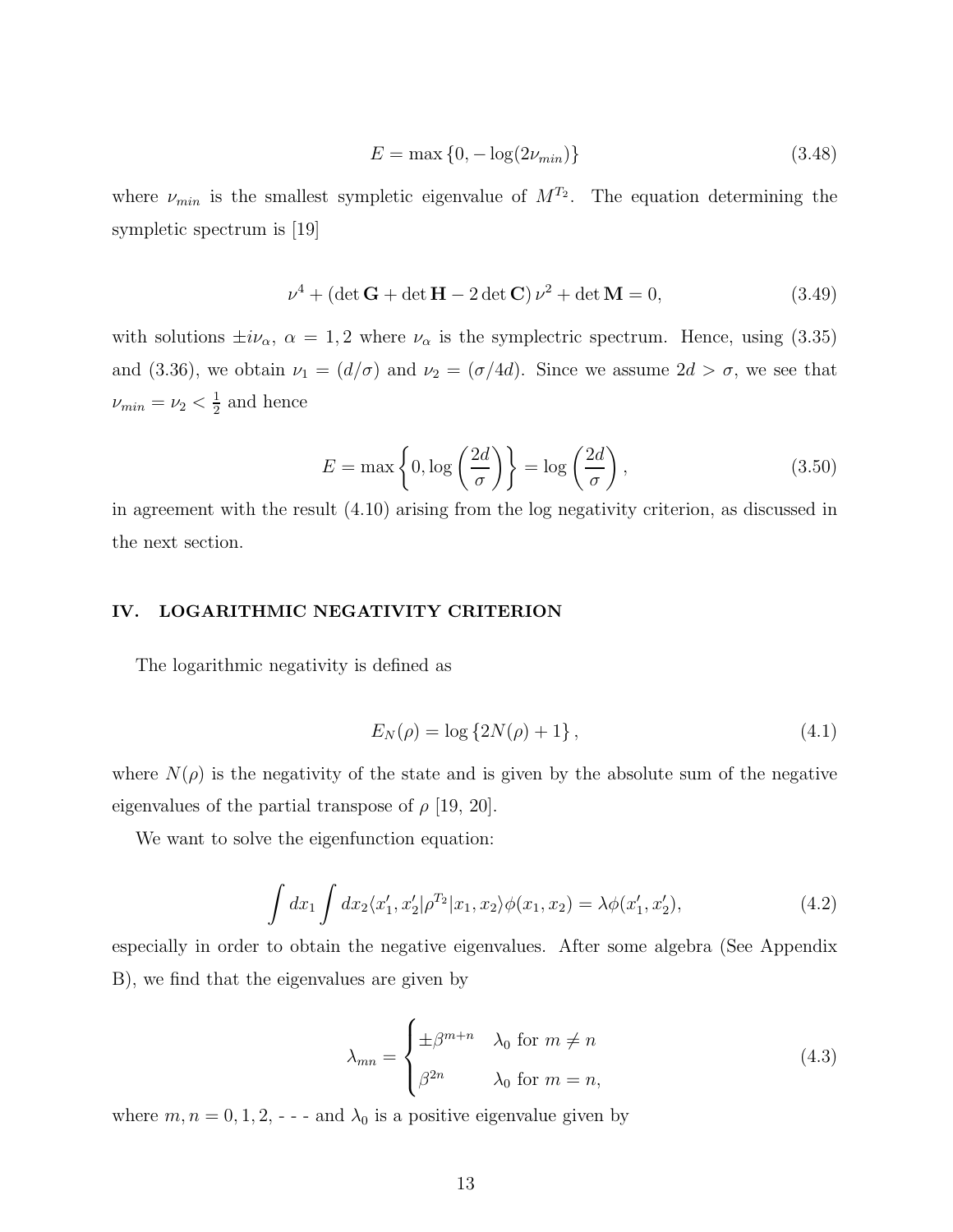$$
\lambda_0 = \frac{2\sqrt{a_{11}^2 - a_{12}^2}}{a_{11} + \sqrt{a_{11}^2 - a_{12}^2}}.\tag{4.4}
$$

In addition,

$$
\beta = \sqrt{\frac{a_{11} - \sqrt{a_{11}^2 - a_{12}^2}}{a_{11} + \sqrt{a_{11}^2 - a_{12}^2}}}.
$$
\n(4.5)

For the symmetric case, these reduce to

$$
\lambda_0 = \frac{8\sigma d}{(2d+\sigma)^2},\tag{4.6}
$$

and

$$
\beta = \frac{2d - \sigma}{2d + \sigma},\tag{4.7}
$$

recalling that we have assumed that  $2d > \sigma$ . As a check, we note that

$$
\sum_{mn} \lambda_{mn} = (1 + \beta^2 + \beta^4 + \dots) \lambda_0 = \left(\frac{1}{1 - \beta^2}\right) \lambda_0 = 1,
$$
 (4.8)

verifying that  $Tr \rho^{T_2} = 1$ . In addition,

$$
N(\rho) = \sum_{m>n} |\lambda_{mn}| = \left(\frac{\beta}{1-\beta}\right) = \left(\frac{2d-\sigma}{2\sigma}\right). \tag{4.9}
$$

Hence

$$
E_N(\rho) = \log \{2N(\rho) + 1\}
$$
  
=  $\log \left\{\frac{2d}{\sigma}\right\}.$  (4.10)

Thus, the greater  $2d$  is compared to  $\sigma$ , the larger the negativity and hence the greater the entanglement. In addition, since  $\rho(t) = \exp(-iHt)\rho(0) \exp(iHt)$ , where  $H = (p_1^2 + p_2^2)/2m$ , it is clear, from (4.2), that the eigenvalues of  $\rho^{T_2}$  are invariant under this local unitary transformation. Hence, the result (4.10) is valid for all times.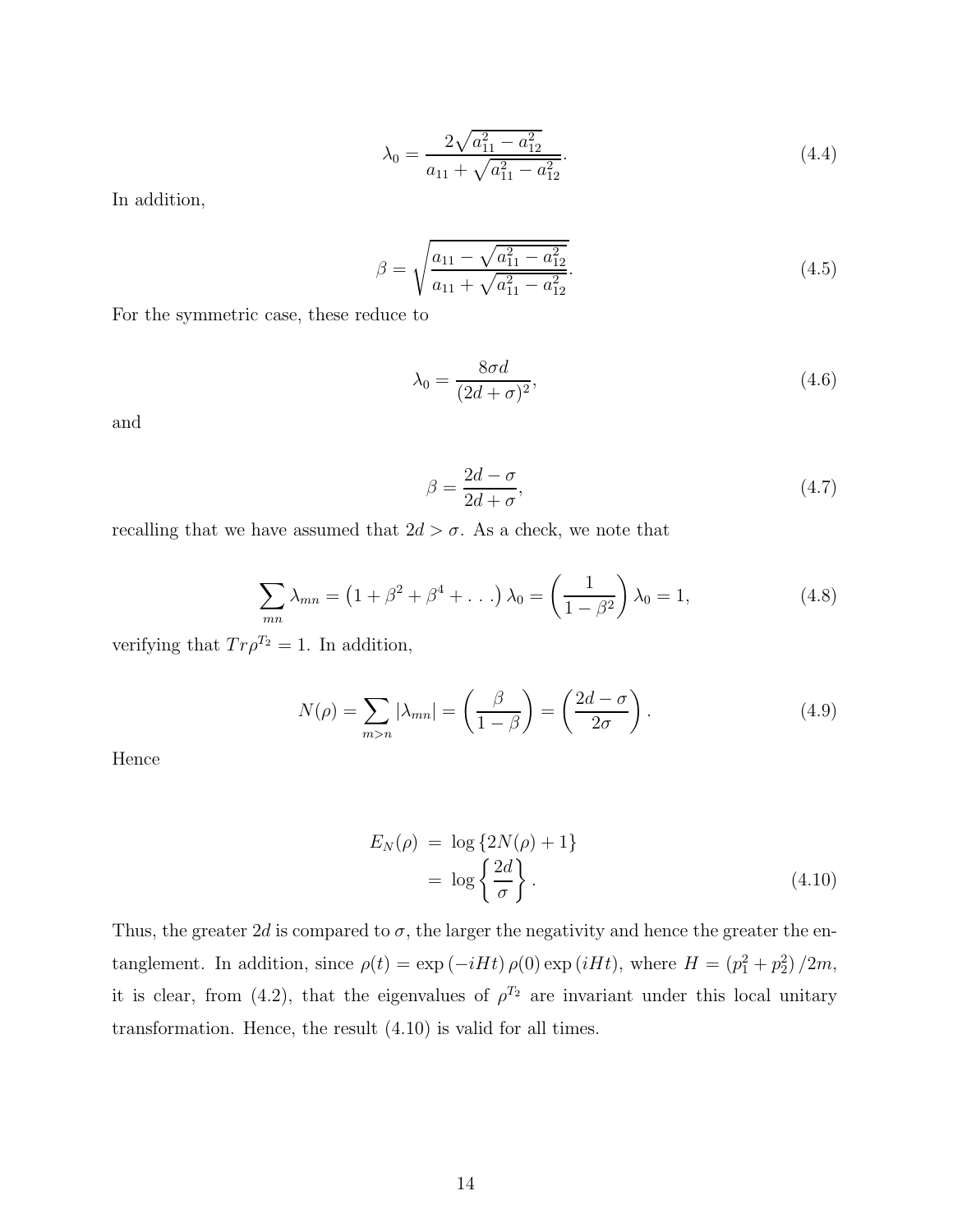# V. ENTANGLEMENT OF FORMATION

For bipartite pure states, the entanglement of formation is given by [24]

$$
E_F = S_1(\rho_1) = S_2(\rho_2) \tag{5.1}
$$

where  $\rho_1$  and  $\rho_2$  are the reduced density matrices [defined in (B15)] and

$$
S_1 = -Tr_2[\rho_1 \log \rho_1] \tag{5.2}
$$

is the von Neuman entropy. Thus, from appendix B, we have

$$
S = -\sum_{n=0}^{\infty} \lambda_n \log \lambda_n,
$$
\n(5.3)

where the eigenvalues of  $\rho_1$  are given by

$$
\lambda_n = \lambda_0 \beta^{2n} \quad (n = 0, 1, 2, - - -), \tag{5.4}
$$

where, from (4.6) and (4.7), we have (with  $R \equiv 2d/\sigma$ )

$$
\lambda_0 = \frac{4R}{(1+R)^2} = 1 - \beta^2 \tag{5.5}
$$

and

$$
\beta = \frac{R-1}{R+1}.\tag{5.6}
$$

Hence

$$
S_1 = -\lambda_0 \sum_{n=0}^{\infty} \beta^{2n} \left[ \log \lambda_0 + 2n \log \beta \right]
$$
  
=  $-\lambda_0 \log \lambda_0 \sum_{n=0}^{\infty} \beta^{2n} - 2\lambda_0 \log \beta \sum_{n=0}^{\infty} n(\beta^2)^n$   
=  $-\log \lambda_0 - \frac{2\beta^2}{1 - \beta^2} \log \beta$   
=  $\log R + \left[ 2 \log \frac{1+R}{2R} + \frac{(R-1)^2}{2R} \log \frac{R+1}{R-1} \right].$  (5.7)

We recall, from (4.10), that the logarithmic negativity  $E_N(\rho)$  is given by log R. Also it can be shown that  $0 \le S_1 \le \log R$  for  $R \ge 1$  and the equalities hold for  $R = 1$  and  $R \to \infty$ ,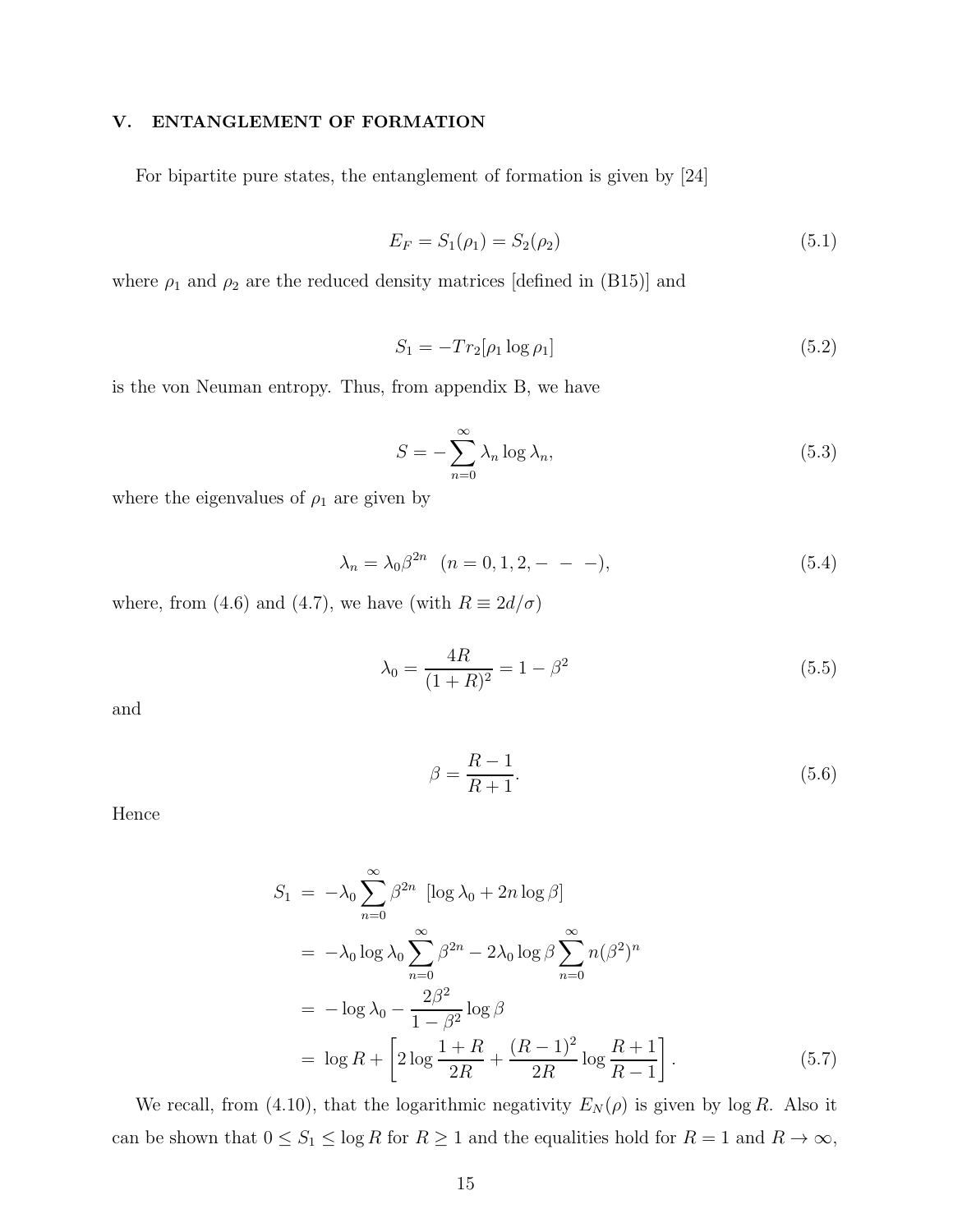respectively. This is consistent with the result that the entanglement of formation is always less than logarithmic negativity, and they are equal for maximally entangled pure states. Thus, the entanglement exists if  $2d > \sigma$ .

# VI. CONCLUSIONS

We examined a simple but non-trivial model of entanglement which enabled us to carry out an exact analysis. We analyzed various entanglement criteria, arising especially from the work of Duan et al. [13]; Peres-Horodecki [17, 18]; Vidal and Werner [19], who considered both the logarithmic negativity and that arising from a determination of the smallest sympletic eigenvalue of the Peres transform of the transformed variance matrix and Bennett et al. [25] on the entanglement of formation. We found that all of these various entanglement criteria led to the same results but that some are more straightforward than others. In particular, it was clear that the logarithmic criterion is the simplest to use since the procedure is straightforward, that is obtain the eigenvalues of the Peres transform of the density matrix.

After this paper was completed, we became aware (courtesy of the referee) of various papers that have closely related themes. Our work is an example of "entanglement without dissipation," which apparently was initially discussed by Chan and Eberly [25] who also investigated a Gaussian state but used a Schmidt-state analysis as a measure of entanglement. Next, Yonac et al. [26] considered two isolated atoms each in their own lossless Jaynes-Cummings cavity. They showed that, due to the interaction with the local lossless cavities, ESD occurs for atom-atom entanglement due to information loss to the cavity modes but that entanglement is resurrected in a periodic manner following each ESD event due to the fact that the time evolution is lossless. The same system was analyzed by Sainz and Bjork [27] who concluded that the atoms simply transfer their entanglement to the cavity fields and that an entanglement measure exists that is constant under the time evolution. A different system, photoionization in a lossless environment, was considered by Fedorov et al. [28], who found narrowing of electron and ion wave packets due to electron-ion entanglement.

Entanglement of formation [24] is one of the measures we have discussed (see Sec. V) and this quantity is referred to by Munro et al. [29] as "- - the canonical measure of entanglement - -," who then go on to present a class of states that have the maximum amount of entanglement for a given linear entropy. All of this work is leading to a better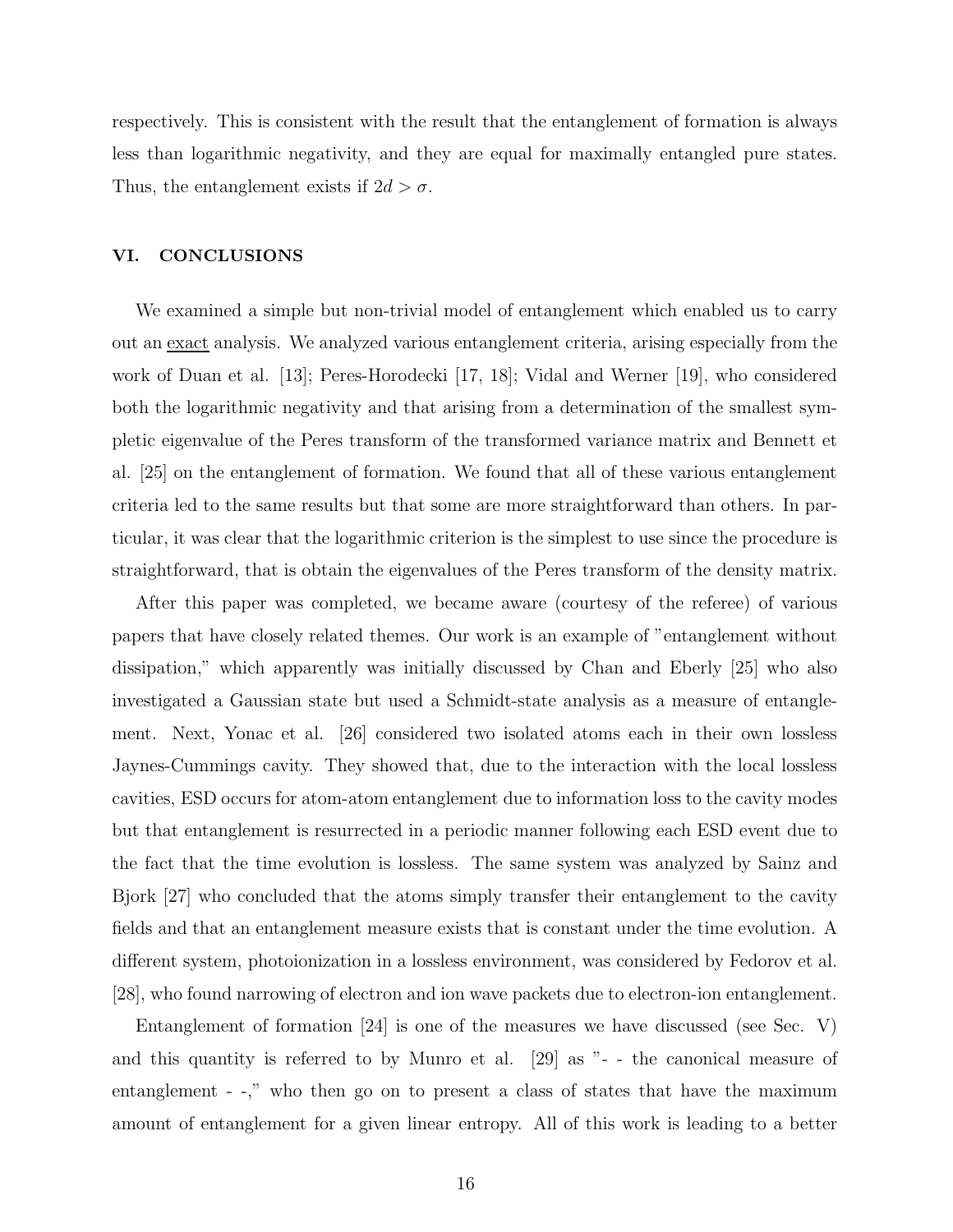understanding but, to quote from the recent general overview of Yu and Eberly [30], "- there is still no deep understanding of sudden death dynamics."

# VII. ACKNOWLEDGMENT

This work was partially supported by the National Science Foundation under Grant No. ECCS-0757204.

#### Appendix A: Density Matrix Elements and Wigner Functions

In general, the Peres partial transpose of the density matrix is

$$
\langle x_1', x_2' | \rho^{T_2} | x_1, x_2 \rangle = \langle x_1', x_2 | \rho | x_1, x_2' \rangle.
$$
 (A1)

However, in practice, it is often more convenient to consider the corresponding result for the Wigner function [21], that is

$$
\mathcal{W}^{T_2}(q_1, p_1; q_2, p_2) = \mathcal{W}(q_1, p_1; q_2, -p_2). \tag{A2}
$$

The corresponding transpose of the Wigner Characteristic function is

$$
\tilde{W}^{T_2}(Q_1, P_1; Q_2, P_2) = \tilde{W}(Q_1, P_1; -Q_2, P_2),\tag{A3}
$$

We recall that the most general Gaussian pure state corresponds to the wave function

$$
\psi(x_1, x_2) = \frac{(a_{11}a_{22} - a_{12}^2)^{1/4}}{\sqrt{2\pi}} \exp\left\{-\frac{a_{11}x_1^2 + 2a_{12}x_1x_2 + a_{22}x_2^2}{4}\right\},\tag{A4}
$$

where  $a_{11}$  and  $a_{22}$  are positive and  $a_{11}$   $a_{22} - a_{12}^2 > 0$  (to ensure integrability). It is straightforward to obtain the Wigner function

$$
\mathcal{W}(q_1, p_1; q_2, p_2) = \frac{1}{(\pi \hbar)^2} \exp \left\{ -\frac{a_{11}q_1^2 + 2a_{12}q_1q_2 + a_{22}q_2^2}{2} \right\}
$$

$$
\times \exp \left\{ -2\frac{a_{22}p_1^2 - 2a_{12}p_1p_2 + a_{11}p_2^2}{\hbar^2 \left( a_{11}a_{22} - a_{12}^2 \right)} \right\},
$$
(A5)

and the Wigner characteristic function (Fourier transform of the Wigner function)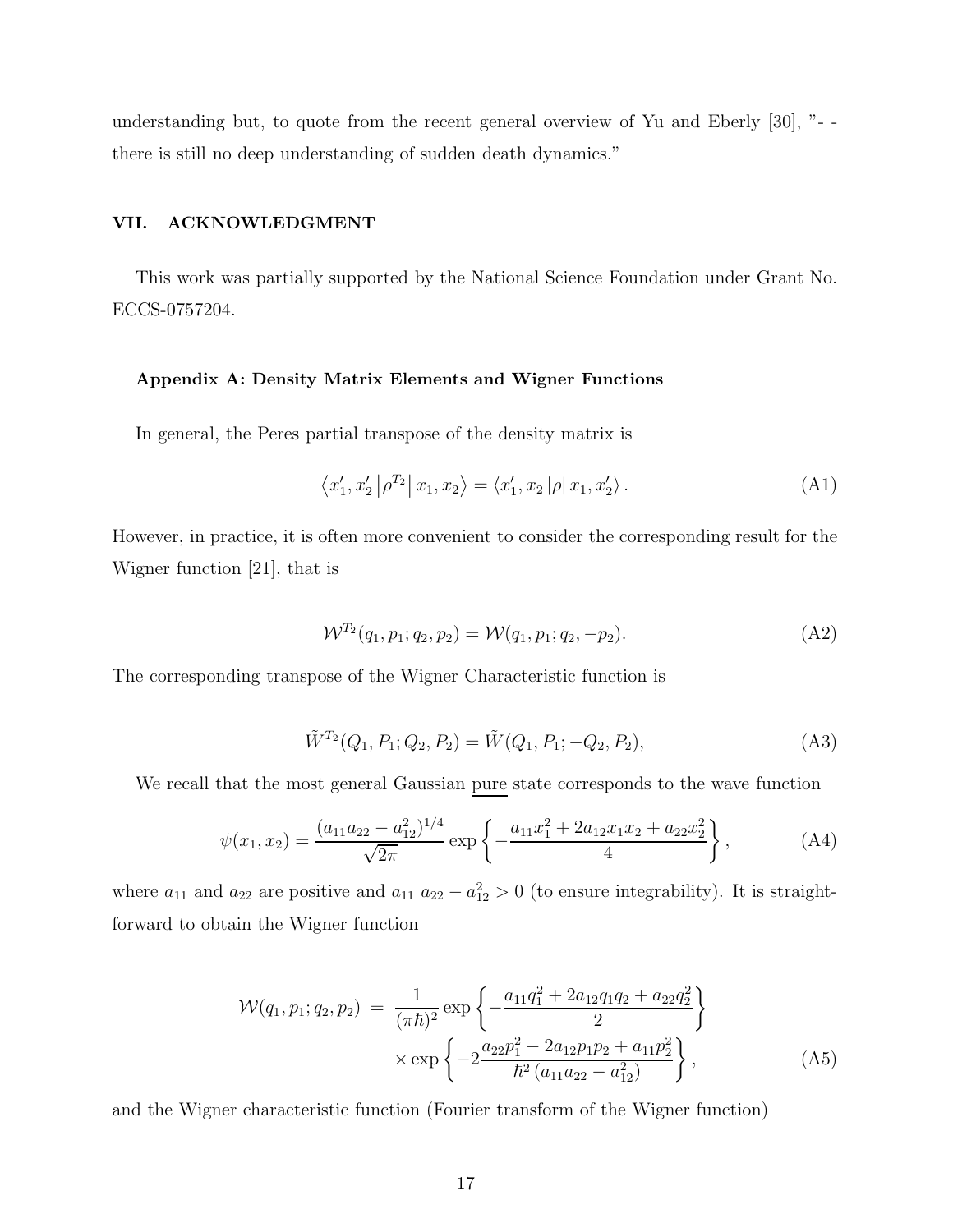$$
\tilde{W}(Q_1, P_1; Q_2, P_2) = \exp\left\{-\frac{a_{11}Q_1^2 + 2a_{12}Q_1Q_2 + a_{22}Q_2^2}{8}\right\}
$$
\n
$$
\times \exp\left\{-\frac{a_{22}P_1^2 - 2a_{12}P_1P_2 + a_{11}P_2^2}{2(a_{11}a_{22} - a_{12}^2)\hbar^2}\right\}.
$$
\n(A6)

Also, the corresponding density matrix is

$$
\langle x'_1, x'_2 | \rho | x_1, x_2 \rangle = \psi (x'_1, x'_2) \psi^*(x_1, x_2)
$$
  
= 
$$
\frac{(a_{11}a_{22} - a_{12}^2)^{1/2}}{2\pi}
$$
  

$$
\times \exp \left\{ -\frac{a_{11} (x_1^2 + x_1'^2) + 2a_{12} (x_1 x_2 + x_1' x_2') + a_{22} (x_2^2 + x_2'^2)}{4} \right\}.
$$
 (A7)

The Peres partial transpose of this density matrix is

$$
\langle x'_1, x'_2 | \rho^{T_2} | x_1, x_2 \rangle = \psi(x'_1, x_2) \psi^*(x_1, x'_2) = \frac{(a_{11}a_{22} - a_{12}^2)^{1/2}}{2\pi}
$$
  
 
$$
\times \exp\left\{-\frac{a_{11}(x_1^2 + x_1'^2) + 2a_{12}(x_1x_2' + x_1'x_2) + a_{22}(x_2^2 + x_2'^2)}{4}\right\}.
$$
 (A8)

The corresponding transpose of the Wigner characteristic function is

$$
\tilde{W}^{T_2}(Q_1, P_1; Q_2, P_2) = \exp\left\{-\frac{a_{11}Q_1^2 - 2a_{12}Q_1Q_2 + a_{22}Q_2^2}{8}\right\}
$$
\n
$$
\times \exp\left\{-\frac{a_{22}P_1^2 - 2a_{12}P_1P_2 + a_{11}P_2^2}{2(a_{11}a_{22} - a_{12}^2)\hbar^2}\right\}.
$$
\n(A9)

In addition, the corresponding transpose of the Wigner function is

$$
\mathcal{W}^{T_2}(q_1, p_1; q_2, p_2) = \frac{1}{(\pi \hbar)^2} \exp\left\{-\frac{a_{11}q_1^2 + 2a_{12}q_1q_2 + a_{22}q_2^2}{2}\right\}
$$

$$
\times \exp\left\{-2\frac{a_{22}p_1^2 + 2a_{12}p_1p_2 + a_{11}p_2^2}{\hbar^2(a_{11}a_{22} - a_{12}^2)}\right\}.
$$
(A10)

Consider the symmetric case, for which

$$
a_{22} = a_{11} = \frac{1}{\sigma^2} + \frac{1}{4d^2}, \quad a_{12} = -\frac{1}{\sigma^2} + \frac{1}{4d^2}.
$$
 (A11)

Then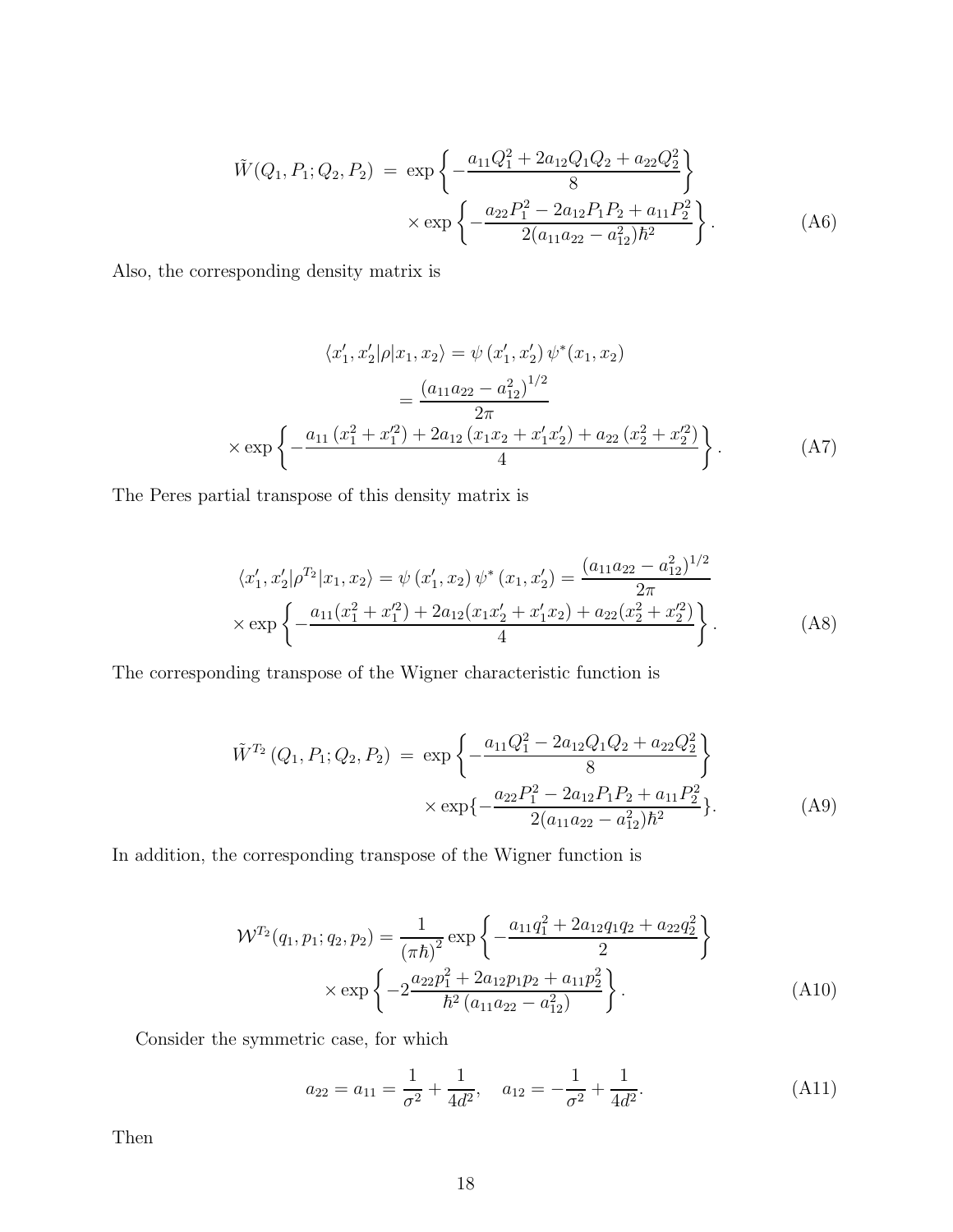$$
\langle x_1', x_2' | \rho^{T_2} | x_1, x_2 \rangle = \frac{(a_{11}^2 - a_{12}^2)^{1/2}}{2\pi}
$$
  
exp $\left\{-\frac{a_{11}(x_1^2 + x_1'^2) + 2a_{12}(x_1x_2' + x_1'x_2) + a_{11}(x_2^2 + x_2'^2)}{4}\right\},$  (A12)

$$
\tilde{W}^{T_2}(Q_1, P_1; Q_2, P_2) = \exp\left\{-\frac{(Q_1 + Q_2)^2}{8\sigma^2} - \frac{(Q_1 - Q_2)^2}{32d^2}\right\}
$$
\n
$$
\times \exp\left\{-\frac{d^2}{2\hbar^2} (P_1 + P_2)^2 - \frac{\sigma^2}{8\hbar^2} (P_1 - P_2)^2\right\},\tag{A13}
$$

$$
\mathcal{W}^{T_2}(q_1, p_1; q_2, p_2) = \frac{1}{(\pi \hbar)^2} \exp\left\{-\frac{(q_1 - q_2)^2}{2\sigma^2} - \frac{(q_1 + q_2)^2}{8d^2}\right\}
$$

$$
\times \exp\left\{-\frac{2d^2}{\hbar^2} (p_1 - p_2)^2 - \frac{\sigma^2}{2\hbar^2} (p_1 + p_2)^2\right\}.
$$
 (A14)

If  $W^{T_2}$  is to be a Wigner function we must require that the uncertainty relation be satisfied. In particular we must require

$$
\Delta x \Delta p \ge \frac{\hbar}{2},\tag{A15}
$$

where

$$
(\Delta x)^2 = \langle (x_1 - x_2)^2 \rangle^{T_2}
$$
  
=  $\int dq_1 \int dp_1 \int dq_2 \int dp_2 (q_1 - q_2)^2 W^{T_2}(q_1, p_1; q_2, p_2)$   
=  $\int dq_1 \int dp_1 \int dq_2 \int dp_2 (q_1 - q_2)^2 W(q_1, p_1; q_2, p_2)$   
=  $\langle (x_1 - x_2)^2 \rangle$ ,  

$$
4 (\Delta p)^2 = \langle (p_1 - p_2)^2 \rangle^{T_2}
$$
  
=  $\int dq_1 \int dp_1 \int dq_2 \int dp_2 (p_1 - p_2)^2 W^{T_2}(q_1, p_1; q_2, p_2)$   
=  $\int dq_1 \int dp_1 \int dq_2 \int dp_2 (p_1 + p_2)^2 W(q_1, p_1; q_2, p_2)$   
=  $\langle (p_1 + p_2)^2 \rangle$ . (A16)

Therefore, if we require that the Peres transpose corresponds to a Wigner function, we see from (A15) and (A16) that the following inequality must be satisfied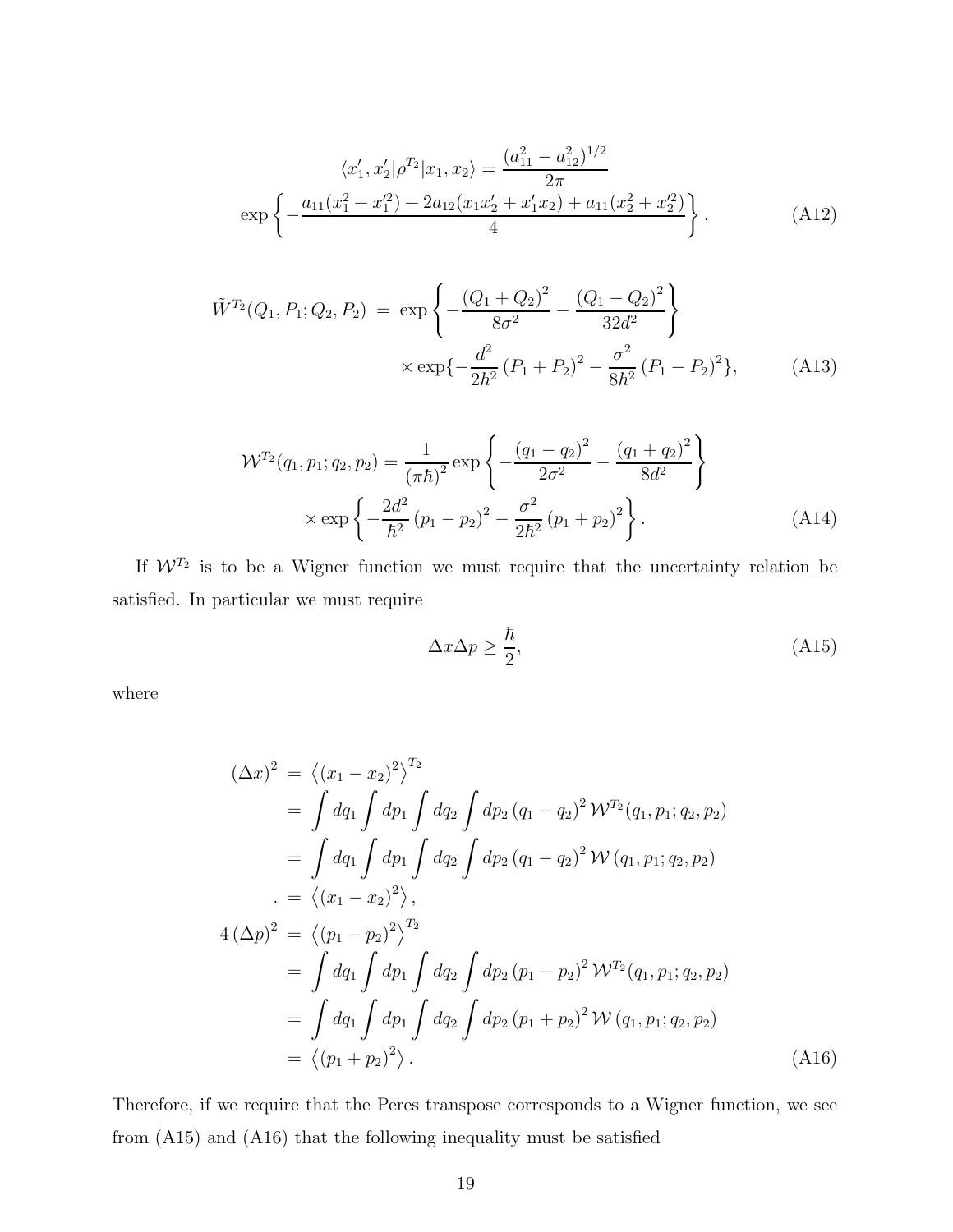$$
\sqrt{\langle (x_1 - x_2)^2 \rangle \langle (p_1 + p_2)^2 \rangle} \ge \hbar. \tag{A17}
$$

This is just the refined condition of Duan et al.

# Appendix B: Eigenvalues and Eigenfunctions of the Density Matrix and the Reduced Density Matrix

For the case of the pure Gaussian state given by (2.1), and specializing to the symmetric case, where  $a_{22} = a_{11}$ , we found that the Peres transpose is [see (A8)]

$$
\langle x_1', x_2' | \rho^{T_2} | x_1, x_2 \rangle = \psi(x_1', x_2) \psi^*(x_1, x_2'), \tag{B1}
$$

where [see  $(2.1)$ ]

$$
\psi(x_1, x_2') = \frac{\left(a_{11}^2 - a_{12}^2\right)^{1/4}}{\sqrt{2\pi}} \exp\left\{-\frac{a_{11}\left(x_1^2 + x_2'^2\right) + 2a_{12}x_1x_2'}{4}\right\},\tag{B2}
$$

with a corresponding result for  $\psi(x_1', x_2)$ . We want to solve the eigenfunction equation:

$$
\int dx_1 \int dx_2 \langle x'_1, x'_2 | \rho^{T_2} | x_1, x_2 \rangle \Phi(x_1, x_2) = \lambda \Phi(x'_1, x'_2). \tag{B3}
$$

The form of (B2) suggests use of the Mehler formula [11], which is written in terms of the Hermite functions  $H_n$ . However, we find it is more useful to modify this formula so that it is now written in terms of the related orthogonal function  $\phi_n$ , the eigenstate of the quantum harmonic oscillator. Thus, for arbitrary variables  $x$  and  $y$ , the modified Mehler formula may be written in the form

$$
\sqrt{\frac{\gamma}{\pi}} \exp\left\{\frac{\gamma}{1-\beta^2} \left[2\beta xy - \frac{1+\beta^2}{2} \left(x^2 + y^2\right)\right]\right\} = \sqrt{1-\beta^2} \sum_{n=0}^{\infty} \beta^n \phi_n(x) \phi_n(y),\tag{B4}
$$

where the function  $\phi_n(x)$  is related to the Hermite polynomial  $H_n(x)$  by

$$
\phi_n(x) = \sqrt{\frac{1}{2^n n!}} \left(\frac{\gamma}{\pi}\right)^{1/4} e^{-\gamma x^2/2} H_n\left(\sqrt{\gamma} x\right),\tag{B5}
$$

and

$$
\int \phi_m(x)\phi_n(x)dx = \delta_{mn}.\tag{B6}
$$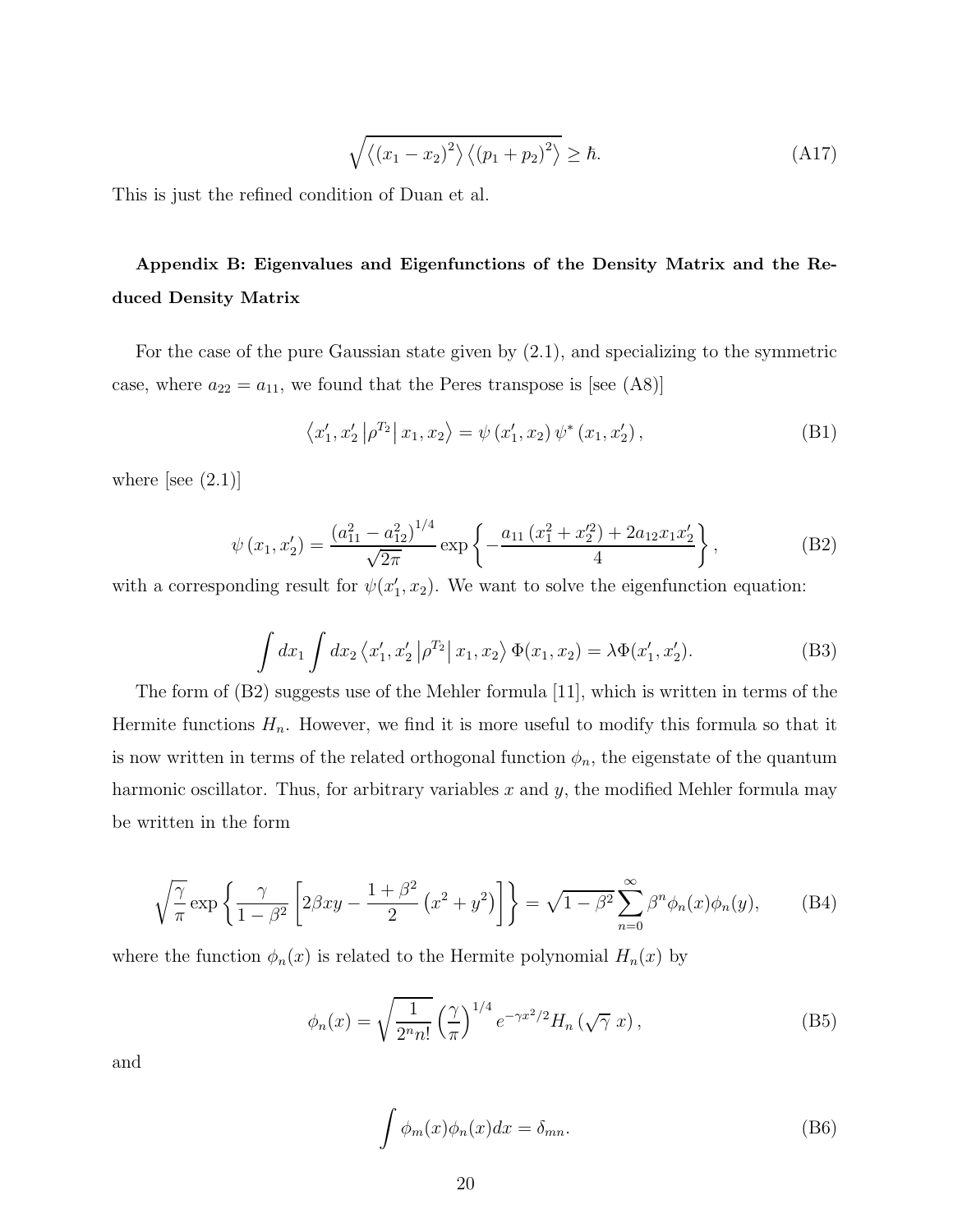Thus, applying (B4) to both  $\psi(x_1, x_2)$  and  $\psi(x_1', x_2)$ , we obtain

$$
\langle x_1', x_2' | \rho^{T_2} | x_1, x_2 \rangle = \lambda_0 \sum_{m,n} \beta^{m+n} \phi_m(x_1) \phi_m(x_2') \phi_n(x_1') \phi_n(x_2). \tag{B7}
$$

Here the parameters  $\gamma$ ,  $\beta$ , and  $\gamma_0$  are given by

$$
\gamma = \sqrt{a_{11}^2 - a_{12}^2/2} \tag{B8}
$$

$$
\beta = \sqrt{\frac{a_{11} - \sqrt{a_{11}^2 - a_{12}^2}}{a_{11} + \sqrt{a_{11}^2 - a_{12}^2}}}
$$
(B9)

$$
\lambda_0 = \frac{2\sqrt{a_{11}^2 - a_{12}^2}}{a_{11} + \sqrt{a_{11}^2 - a_{12}^2}} = 1 - \beta^2.
$$
 (B10)

The advantage of writing the matrix elements in terms of orthogonal functions, as given in (B7), immediately leads to solutions of the eigenfunction equation (B3), in the form

$$
\int dx_1 \int dx_2 \langle x_1', x_2' | \rho^{T_2} | x_1, x_2 \rangle \phi_m(x_1) \phi_n(x_2) = \lambda_0 \beta^{m+n} \phi_m(x_1') \phi_n(x_2'). \tag{B11}
$$

If  $m = n$ ,  $\Phi_{nn}(x_1, x_2) = \phi_n(x_1)\phi_n(x_2)$  is the desired eigenfunction with eigenvalue  $\lambda_{nn} =$  $\beta^{2n}\lambda_0$ . On the other hand if  $m \neq n$ , we find that the eigenfunction is given by

$$
\Phi_{mn}(x_1, x_2) = \frac{1}{\sqrt{2}} \left[ \phi_m(x_1) \phi_n(x_2) \pm \phi_n(x_1) \phi_m(x_2) \right]
$$
(B12)

with eigenvalues  $\pm \lambda_0 \beta^{m+n}$ . In summary, the complete eigenvalues are

$$
\lambda_{mn} = \begin{cases} \pm \beta^{m+n} \lambda_0 & \text{for } m \neq n \\ \beta^{2n} \lambda_0 & \text{for } m = n, \end{cases}
$$
 (B13)

with  $m, n = 0, 1, \ldots$ 

Next, we consider reduced density matrices. Thus, we define

$$
\rho_1 = Tr_2 \langle x_1', x_2' | \rho^{T_2} | x_1, x_2 \rangle.
$$
\n(B14)

This is obtained by setting  $x_2 = x_2'$  in (B7) and integrating over  $x_2$  to get

$$
\rho_1 = \lambda_0 \sum_m \beta^{2m} \phi_m(x_1) \phi_m(x_1'). \tag{B15}
$$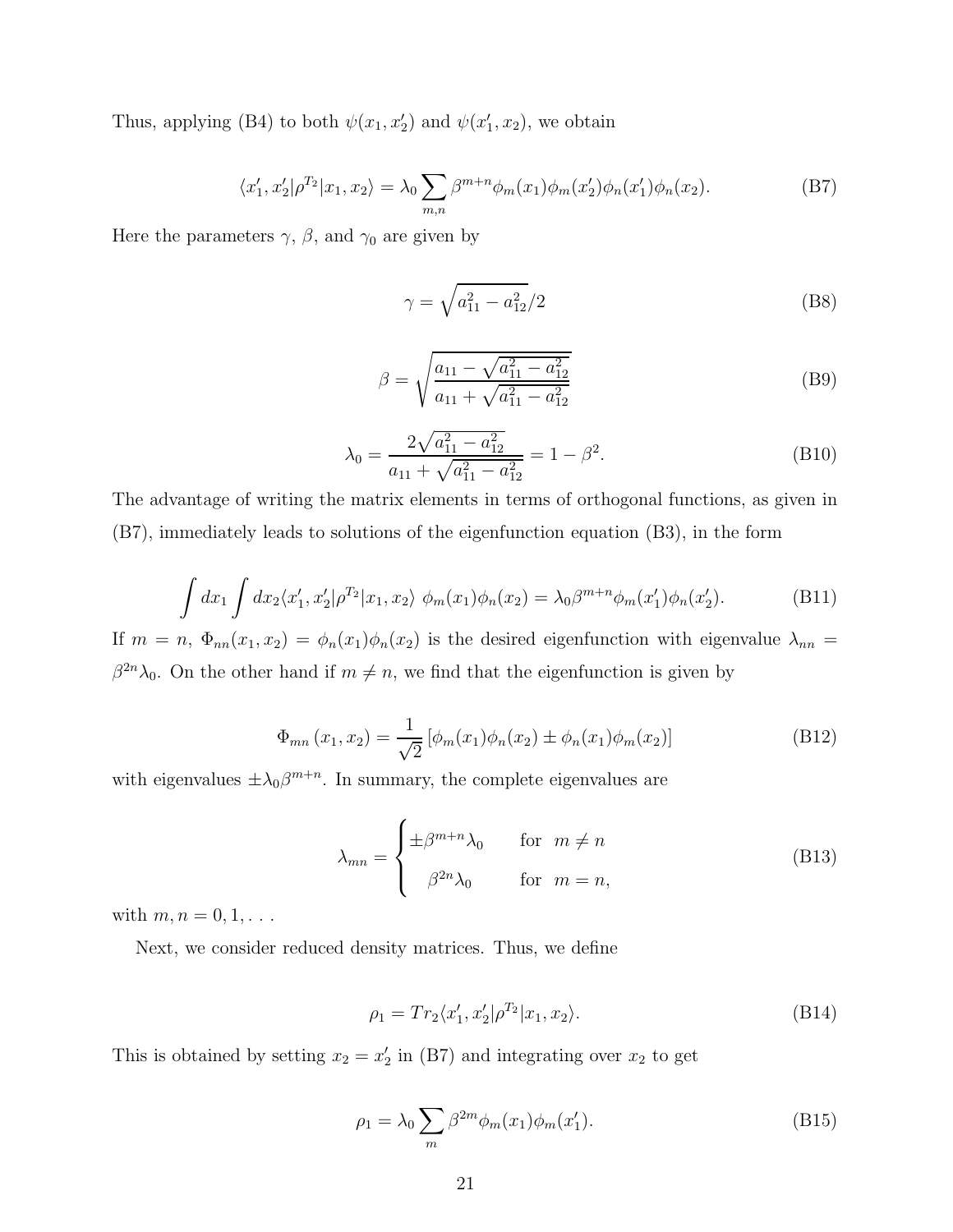Thus, the eigenvalue equation for the reduced density matrix is

$$
\int dx_1 \rho_1 \Phi^{(1)}(x_1) = \lambda \Phi^{(1)}(x_1').
$$
\n(B16)

It immediately follows that this leads to solutions  $\phi_m(x_1)$  with corresponding eigenvalues  $\lambda_0 \beta^{2m}$  (m = 0, 1, 2 - - -). Moreover, it is clear that the corresponding eigenvalues of  $\rho_2$ are the same.

- [1] P. L. Knight and S. Scheel, "Quantum Information" in Springer Handbook of Atomic, Molecular and Optical Physics, ed. W. F. Drake (Springer, Berlin, 2005).
- [2] L. Amico, R. Fazio, A. Osterloh and V. Vedral, "Entanglement in many-body systems," Rev. Mod. Phys. 80, 517 (2008).
- [3] V. Vedral, "Quantifying entanglement in macroscopic systems," Nature 453, 1004 (2008).
- [4] R. Horodecki et al., "Quantum entanglement," Rev. Mod. Phys., 81, 865 (2009).
- [5] A. D. Aczel, "Entanglement: The Greatest Mystery in Physics," (Four Walls Eight Windows, 2001).
- [6] L. Diósi, "Progressive decoherence and total environmental disentanglement," in "Irreversible" quantum dynamics," F. Benatti, R. Floreanini (eds.), Lect. Notes Phys. 622, 157 (Springer, Berlin, 2003).
- [7] T. Yu and J. H. Eberly, "Finite-time Disentanglement Via Spontaneous Emission," Phys. Rev. Lett. **93**, 140404 (2004).
- [8] J. H. Eberly and T. Yu, "The End of Entanglement," Science 316, 555 (2007).
- [9] G. W. Ford and R. F. O'Connell, "Limitations on the Utility of Exact Master Equations," Ann. Phys. (N. Y.) 319, 348 (2005).
- [10] G. W. Ford and R. F. O'Connell, "Measured quantum probability distribution functions for Brownian motion," Phys. Rev. A 76, 042122 (2007).
- [11] E. Merzbacher, "Quantum Mechanics," 3rd ed. (Wiley and Sons, New York, 1998).
- [12] G. W. Ford and R. F. O'Connell, Am. J. Phys. **70**, 319 (2002).
- [13] L.-M. Duan, G. Giedke, J. I. Cirac, and P. Zoller, "Inseparability Criterion for Continuous Variable Systems," Phys. Rev. Lett. 84, 2722 (2000).